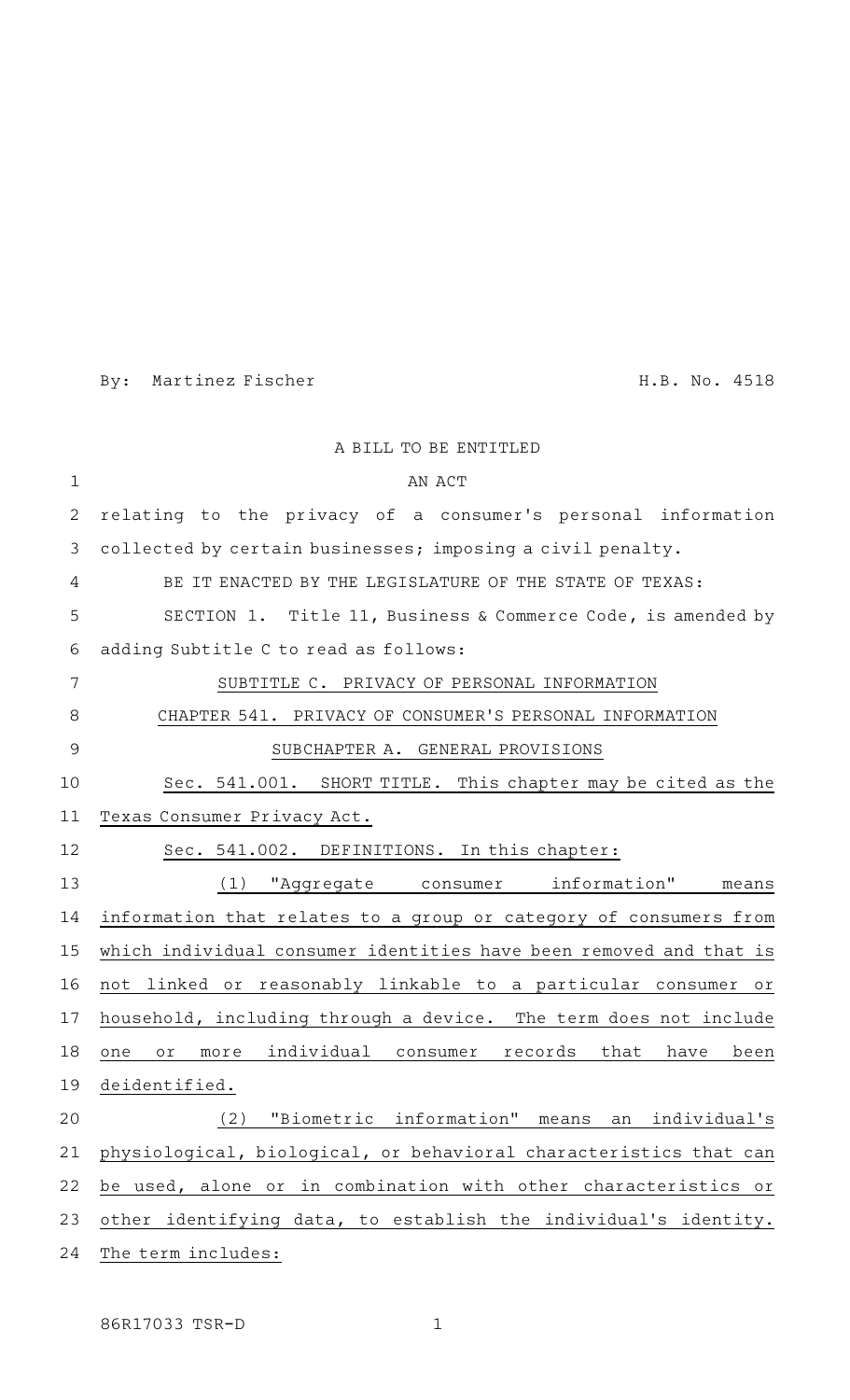| $\mathbf{1}$ | deoxyribonucleic acid (DNA);<br>(A)                                  |
|--------------|----------------------------------------------------------------------|
| $\mathbf{2}$ | (B)<br>an image of an iris, retina, fingerprint,                     |
| 3            | face, hand, palm, or vein pattern or a voice recording from which an |
| 4            | identifier template can be extracted such as a faceprint, minutiae   |
| 5            | template, or voiceprint;                                             |
| 6            | keystroke patterns or rhythms;<br>(C)                                |
| 7            | (D)<br>gait patterns or rhythms; and                                 |
| 8            | (E)<br>sleep, health, or exercise data that contains                 |
| $\mathsf 9$  | identifying information.                                             |
| 10           | "Business" means a for-profit entity, including a<br>(3)             |
| 11           | proprietorship, partnership, limited liability company,<br>sole      |
| 12           | corporation, association, or other legal entity that is organized    |
| 13           | or operated for the profit or financial benefit of the entity's      |
| 14           | shareholders or other owners.                                        |
| 15           | "Business purpose" means the use<br>(4)<br>of personal               |
| 16           | information for:                                                     |
| 17           | the following operational purposes of a<br>(A)                       |
| 18           | or service provider, provided that the<br>business<br>use<br>of the  |
| 19           | information is reasonably necessary and proportionate to achieve     |
| 20           | the operational purpose for which the information was collected or   |
| 21           | processed or another operational purpose that is compatible with     |
| 22           | the context in which the information was collected:                  |
| 23           | auditing<br>(i)<br>related<br>current<br>to<br>a                     |
| 24           | interaction with a consumer and any concurrent transactions,         |
| 25           | including counting ad impressions to unique visitors, verifying the  |
| 26           | positioning and quality of ad impressions, and auditing compliance   |
| 27           | with a specification or other standards for ad impressions;          |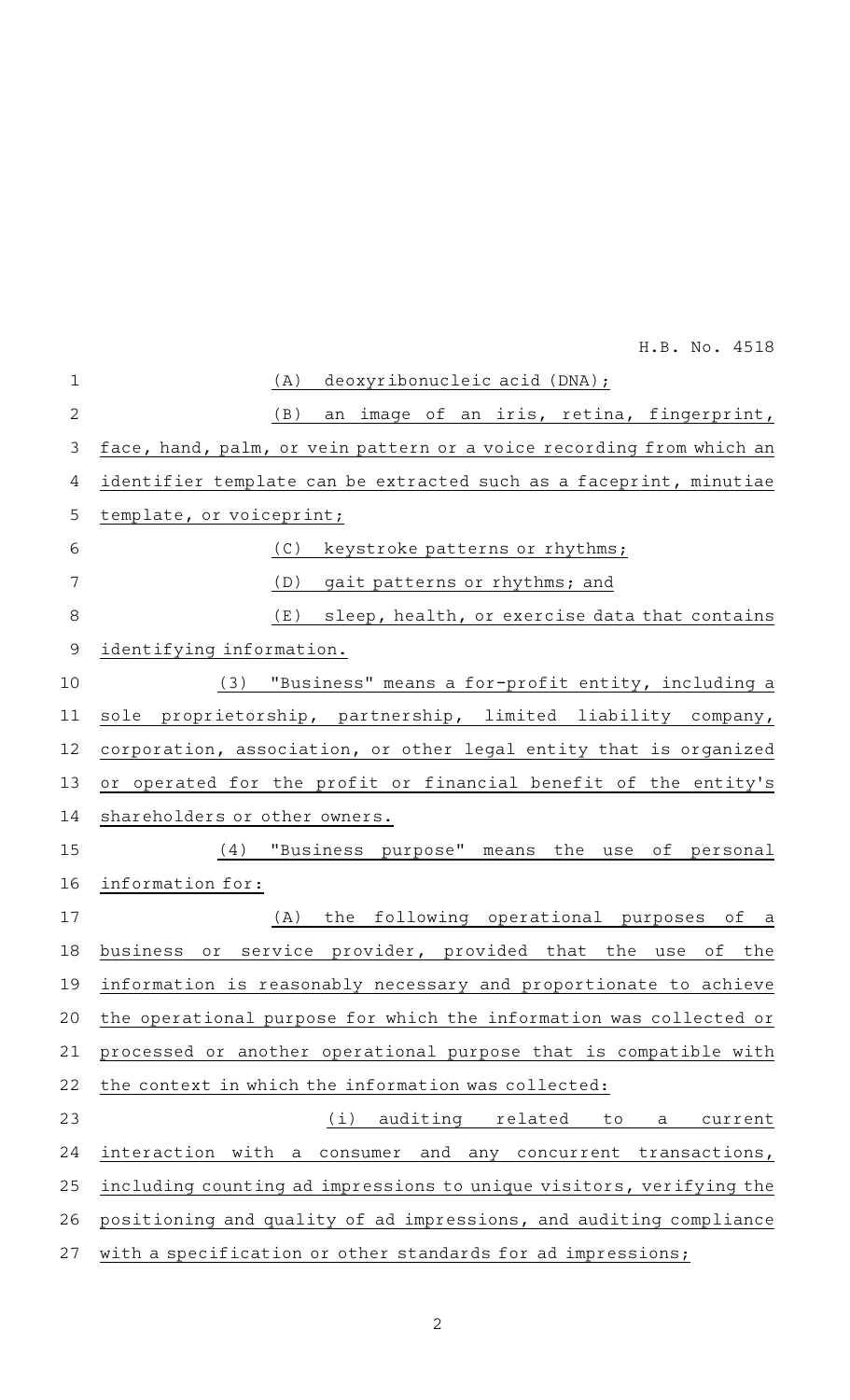|              | H.B. No. 4518                                                       |
|--------------|---------------------------------------------------------------------|
| $\mathbf 1$  | (ii) detecting<br>a security incident,                              |
| $\mathbf{2}$ | protecting against malicious, deceptive, fraudulent, or illegal     |
| 3            | activity, and prosecuting those responsible for any illegal         |
| 4            | activity described by this subparagraph;                            |
| 5            | (iii) identifying and repairing or removing                         |
| 6            | errors that impair the intended functionality of computer hardware  |
| 7            | or software;                                                        |
| $\,8\,$      | using personal information in<br>the<br>(iv)                        |
| $\mathsf 9$  | short term or for a transient use, provided that the information is |
| 10           | not:                                                                |
| 11           | disclosed to a third party; and<br>(a)                              |
| 12           | used to build a profile about a<br>(b)                              |
| 13           | consumer or alter an individual consumer's experience outside of a  |
| 14           | current interaction with the consumer, including the contextual     |
| 15           | customization of an advertisement displayed as part of the same     |
| 16           | interaction;                                                        |
| 17           | performing a service on behalf of the<br>(v)                        |
| 18           | business or service provider, including:                            |
| 19           | maintaining or<br>(a)<br>servicing<br>an                            |
| 20           | account, providing customer service, processing or fulfilling an    |
| 21           | order or transaction, verifying customer information, processing a  |
| 22           | payment, providing financing, providing advertising or marketing    |
| 23           | services, or providing analytic services; or                        |
| 24           | (b) performing a service similar to a                               |
| 25           | service described by Sub-subparagraph (a) on behalf of the business |
| 26           | or service provider;                                                |
| 27           | (vi)<br>undertaking internal research<br>for                        |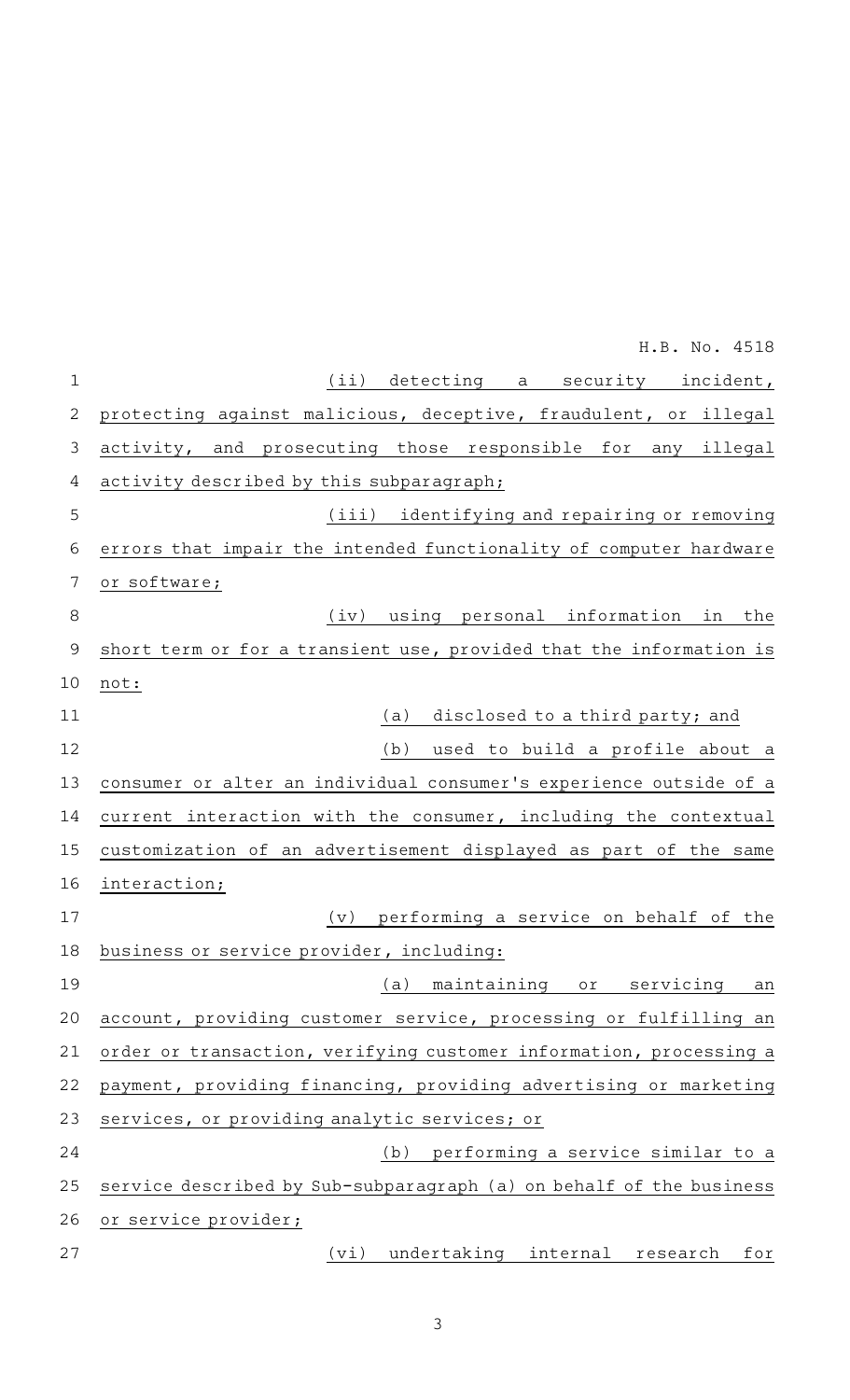| $\mathbf 1$ | technological development and demonstration; or                     |
|-------------|---------------------------------------------------------------------|
| 2           | (vii) undertaking an activity to:                                   |
| 3           | (a) verify or maintain the quality or                               |
| 4           | safety of a service or device that is owned by, manufactured by,    |
| 5           | manufactured for, or controlled by the business; or                 |
| 6           | (b) improve, upgrade, or enhance a                                  |
| 7           | service or device described by Sub-subparagraph (a); or             |
| 8           | (B) another operational purpose for which notice                    |
| $\mathsf 9$ | is given under this chapter.                                        |
| 10          | (5) "Collect" means to buy, rent, gather, obtain,                   |
| 11          | receive, or access the personal information of a consumer by any    |
| 12          | means, including by actively or passively receiving the information |
| 13          | from the consumer or by observing the consumer's behavior.          |
| 14          | (6) "Commercial purpose" means a purpose that is                    |
| 15          | intended to result in a profit or other tangible benefit or the     |
| 16          | advancement of a person's commercial or economic interests, such as |
| 17          | by inducing another person to buy, rent, lease, subscribe to,       |
| 18          | provide, or exchange products, goods, property, information, or     |
| 19          | services or by enabling or effecting, directly or indirectly, a     |
| 20          | commercial transaction. The term does not include the purpose of    |
| 21          | engaging in speech recognized by state or federal courts as         |
| 22          | noncommercial speech, including political speech and journalism.    |
| 23          | "Consumer" means an individual who is a resident<br>(7)             |
| 24          | of this state.                                                      |
| 25          | "Deidentified information" means information that<br>(8)            |
| 26          | cannot reasonably identify, relate to, describe, be associated      |
| 27          | with, or be linked to, directly or indirectly, a particular         |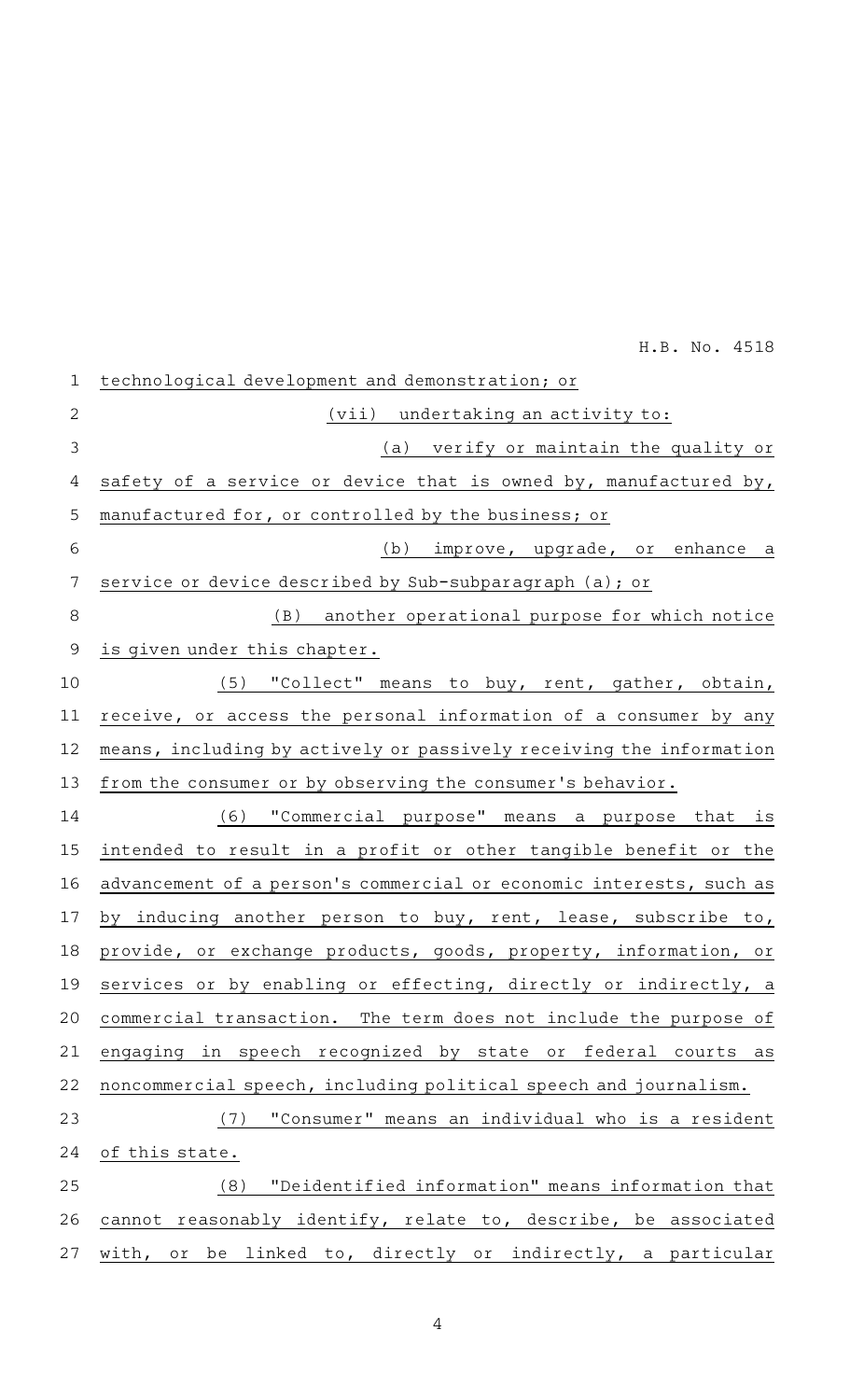| $\mathbf 1$ | consumer.                                                           |
|-------------|---------------------------------------------------------------------|
| 2           | "Device" means any physical object capable of<br>(9)                |
| 3           | connecting to the Internet, directly or indirectly, or to another   |
| 4           | device.                                                             |
| 5           | "Identifier" means data elements or<br>(10)<br>other                |
| 6           | information that alone or in conjunction with other information can |
| 7           | be used to identify a particular consumer, household, or device     |
| 8           | that is linked to a particular consumer or household.               |
| 9           | "Person" means an<br>(11)<br>individual, sole                       |
| 10          | proprietorship, firm, partnership, joint venture, syndicate,        |
| 11          | business trust, company, corporation, limited liability company,    |
| 12          | association, committee, and any other organization or group of      |
| 13          | persons acting in concert.                                          |
| 14          | "Personal information" means information that<br>(12)               |
| 15          | identifies, relates to, describes, can be associated with, or can   |
| 16          | reasonably be linked to, directly or indirectly, a particular       |
| 17          | consumer or household. The term does not include publicly           |
| 18          | available information. The term includes the following categories   |
|             | 19 of information if the information identifies, relates to,        |
| 20          | describes, can be associated with, or can reasonably be linked to,  |
| 21          | directly or indirectly, a particular consumer or household:         |
| 22          | (A) an identifier, including a real name, alias,                    |
| 23          | mailing address, account name, date of birth, driver's license      |
| 24          | number, unique identifier, social security number, passport         |
| 25          | number, signature, telephone number, or other government-issued     |
| 26          | identification number, or other similar identifier;                 |
| 27          | online identifier, including<br>(B)<br>an<br>an                     |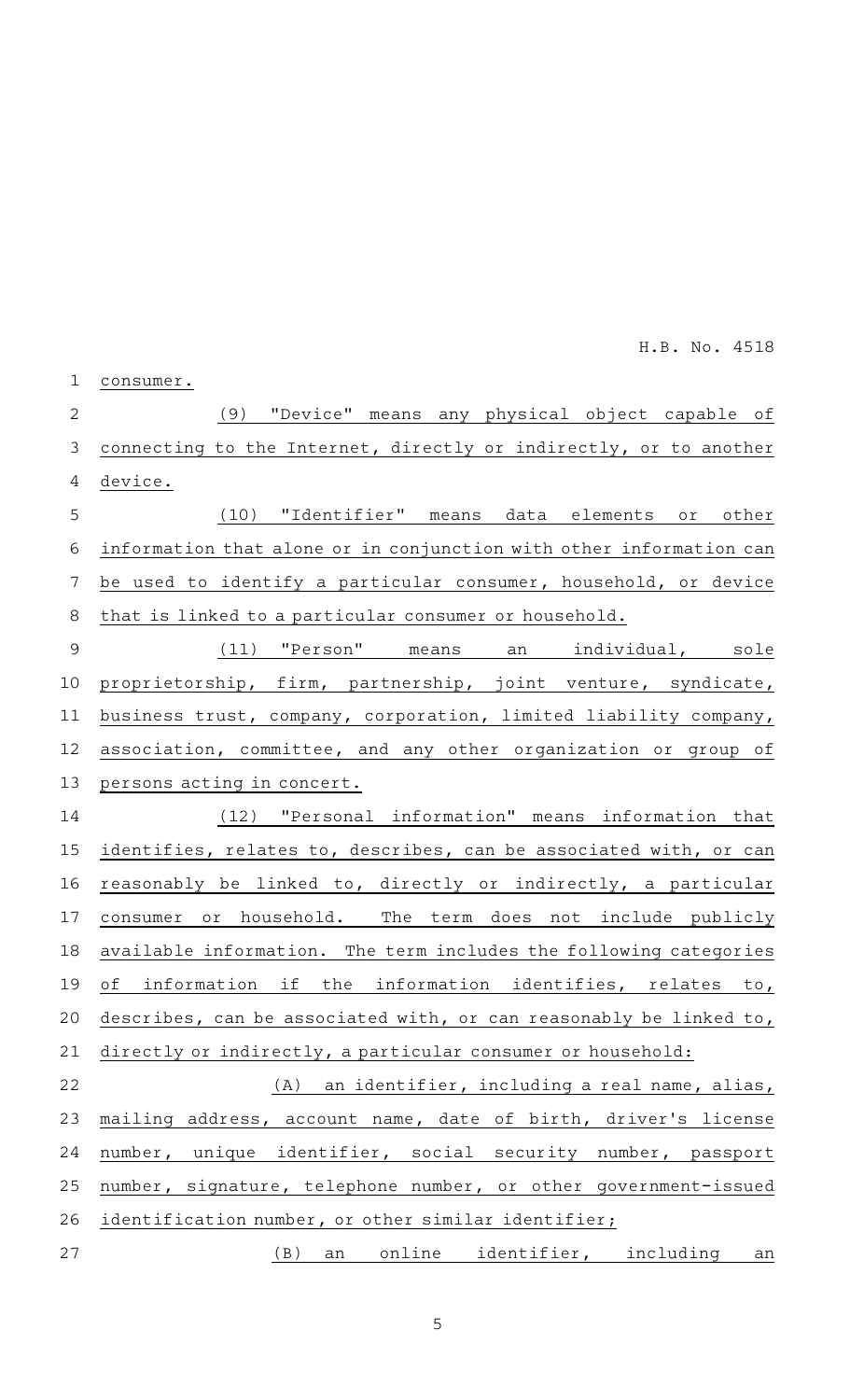| $\mathbf 1$    | electronic mail address or Internet Protocol address, or other   |
|----------------|------------------------------------------------------------------|
| $\overline{2}$ | similar identifier;                                              |
| 3              | (C)<br>a physical characteristic or description,                 |
| 4              | including a characteristic of a protected classification under   |
| 5              | state or federal law;                                            |
| 6              | commercial information, including:<br>(D)                        |
| 7              | (i)<br>a record of personal property;                            |
| 8              | (iii)<br>a good or service purchased, obtained,                  |
| $\overline{9}$ | or considered;                                                   |
| 10             | (iii)<br>an insurance policy number; or                          |
| 11             | $(iv)$ other<br>purchasing or<br>consuming                       |
| 12             | histories or tendencies;                                         |
| 13             | (E)<br>biometric information;                                    |
| 14             | (F)<br>Internet or other electronic network                      |
| 15             | activity information, including:                                 |
| 16             | (i) browsing or search history; and                              |
| 17             | $(iii)$ other<br>information regarding<br>a a                    |
| 18             | consumer's interaction with an Internet website, application, or |
| 19             | advertisement;                                                   |
| 20             | geolocation data;<br>(G)                                         |
| 21             | audio, electronic, visual, thermal,<br>(H)                       |
| 22             | olfactory, or other similar information;                         |
| 23             | professional<br>(I)<br>employment-related<br>or                  |
| 24             | information;                                                     |
| 25             | education information that is not publicly<br>(J)                |
| 26             | available personally identifiable information under the Family   |
| 27             | Educational Rights and Privacy Act of 1974 (20 U.S.C. Section    |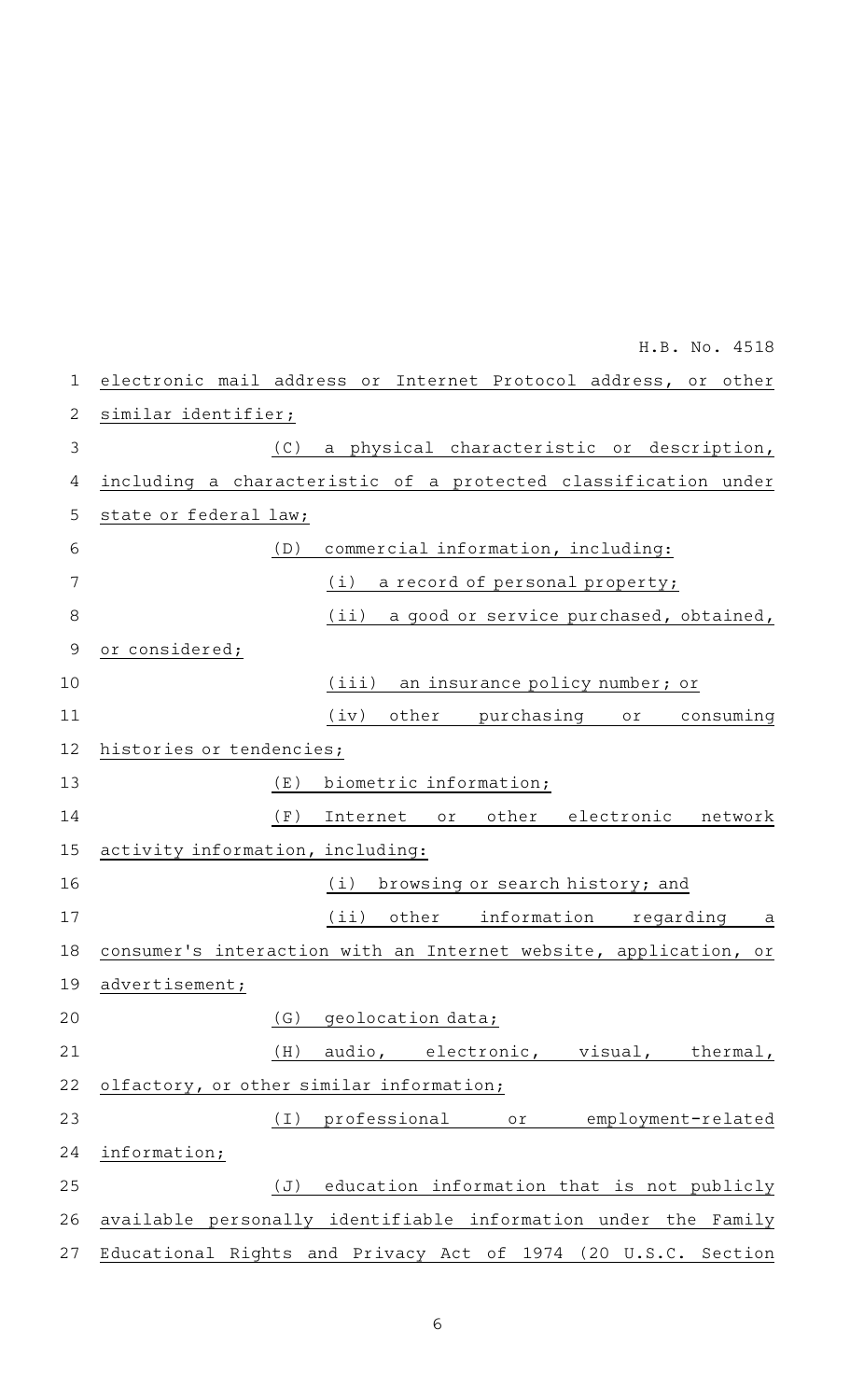| $\mathbf 1$  | 1232g) (34 C.F.R. Part 99);                                        |
|--------------|--------------------------------------------------------------------|
| $\mathbf{2}$ | financial information, including a financial<br>( K )              |
| 3            | institution account number, credit or debit card number, or        |
| 4            | password or access code associated with a credit or debit card or  |
| 5            | bank account;                                                      |
| $\sqrt{6}$   | medical information;<br>(L)                                        |
| 7            | (M)<br>health insurance information; or                            |
| $\,8\,$      | (N)<br>inferences drawn from any of the information                |
| $\mathsf 9$  | listed under this subdivision to create a profile about a consumer |
| 10           | that reflects the consumer's preferences, characteristics,         |
| 11           | psychological trends, predispositions, behavior, attitudes,        |
| 12           | intelligence, abilities, or aptitudes.                             |
| 13           | (13) "Processing information" means performing any                 |
| 14           | operation or set of operations on personal data or on sets of      |
| 15           | personal data, whether or not by automated means.                  |
| 16           | (14) "Publicly available information"<br>means                     |
| 17           | information that is lawfully made available to the public from     |
| 18           | federal, state, or local government records if the conditions      |
| 19           | associated with making the information available are met. The term |
| 20           | does not include:                                                  |
| 21           | biometric information<br>(A)<br>оf<br>consumer<br>a                |
| 22           | collected by a business without the consumer's knowledge;          |
| 23           | data that is used for a purpose that is not<br>(B)                 |
| 24           | compatible with the purpose for which the data is:                 |
| 25           | (i)<br>publicly maintained; or                                     |
| 26           | (iii)<br>maintained in and made available from                     |
| 27           | government records; or                                             |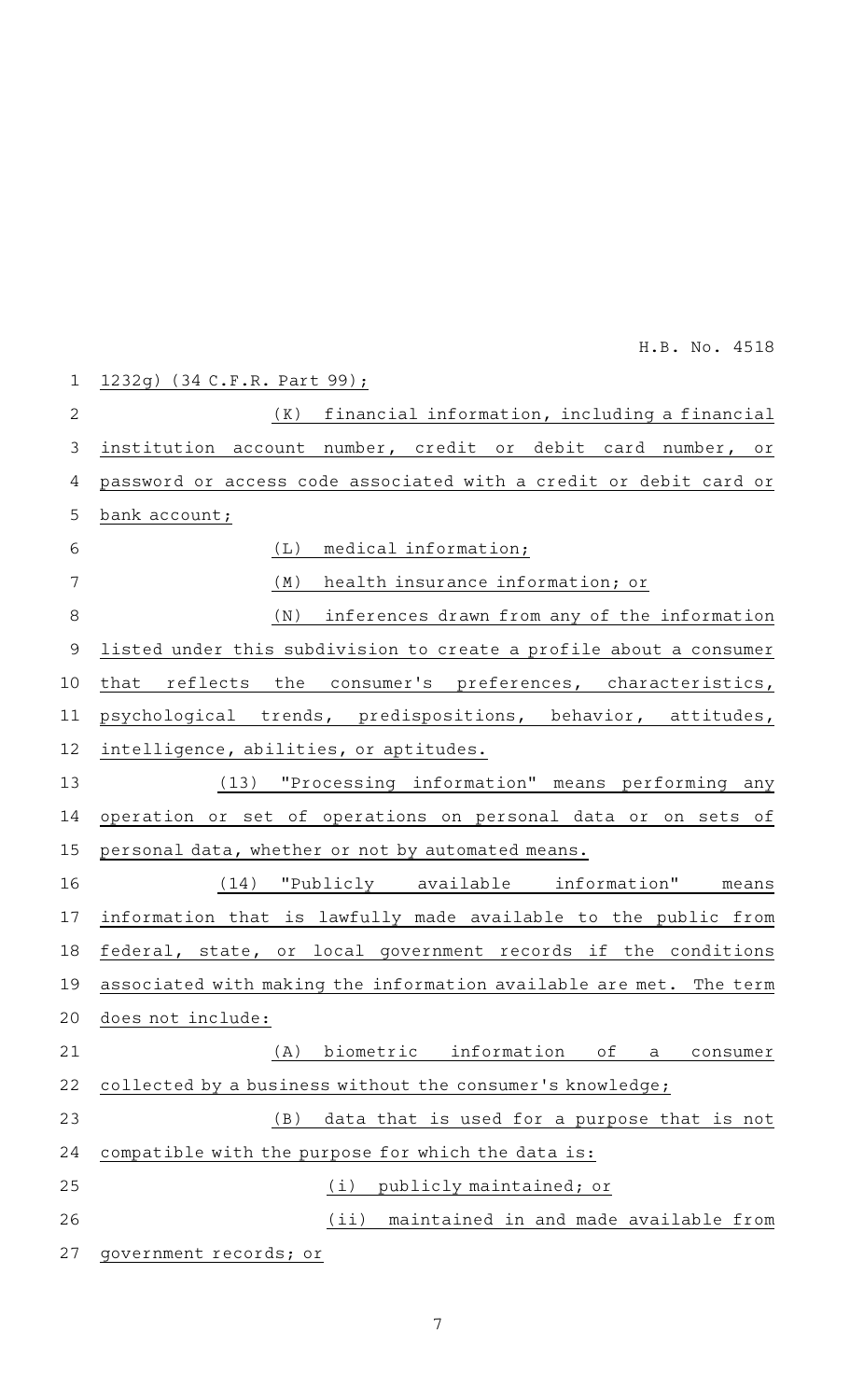|                | H.B. No. 4518                                                       |
|----------------|---------------------------------------------------------------------|
| $\mathbf{1}$   | (C) deidentified<br>or aggregate consumer                           |
| 2              | information.                                                        |
| $\mathfrak{Z}$ | (15) "Service provider" means a for-profit entity as                |
| 4              | described by Subdivision (3) that processes information on behalf   |
| 5              | of a business and to which the business discloses, for a business   |
| $\sqrt{6}$     | purpose, a consumer's personal information under a written          |
| 7              | contract, provided that the contract prohibits the entity receiving |
| 8              | information from retaining, using, or disclosing the<br>the         |
| $\mathsf 9$    | information for any purpose other than:                             |
| 10             | providing the services specified in<br>the<br>(A)                   |
| 11             | contract with the business; or                                      |
| 12             | for a purpose permitted by this chapter,<br>(B)                     |
| 13             | including for a commercial purpose other than providing those       |
| 14             | specified services.                                                 |
| 15             | (16) "Third party" means a person who is not:                       |
| 16             | (A)<br>a business to which this chapter applies that                |
| 17             | collects personal information from consumers; or                    |
| 18             | a person to whom the business discloses, for<br>(B)                 |
| 19             | a business purpose, a consumer's personal information under a       |
| 20             | written contract, provided that the contract:                       |
| 21             | (i)<br>prohibits the<br>person receiving<br>the                     |
| 22             | information from:                                                   |
| 23             | selling the information;<br>(a)                                     |
| 24             | retaining, using, or disclosing<br>(b)                              |
| 25             | the information for any purpose other than providing the services   |
| 26             | specified in the contract, including for a commercial purpose other |
| 27             | than providing those services; and                                  |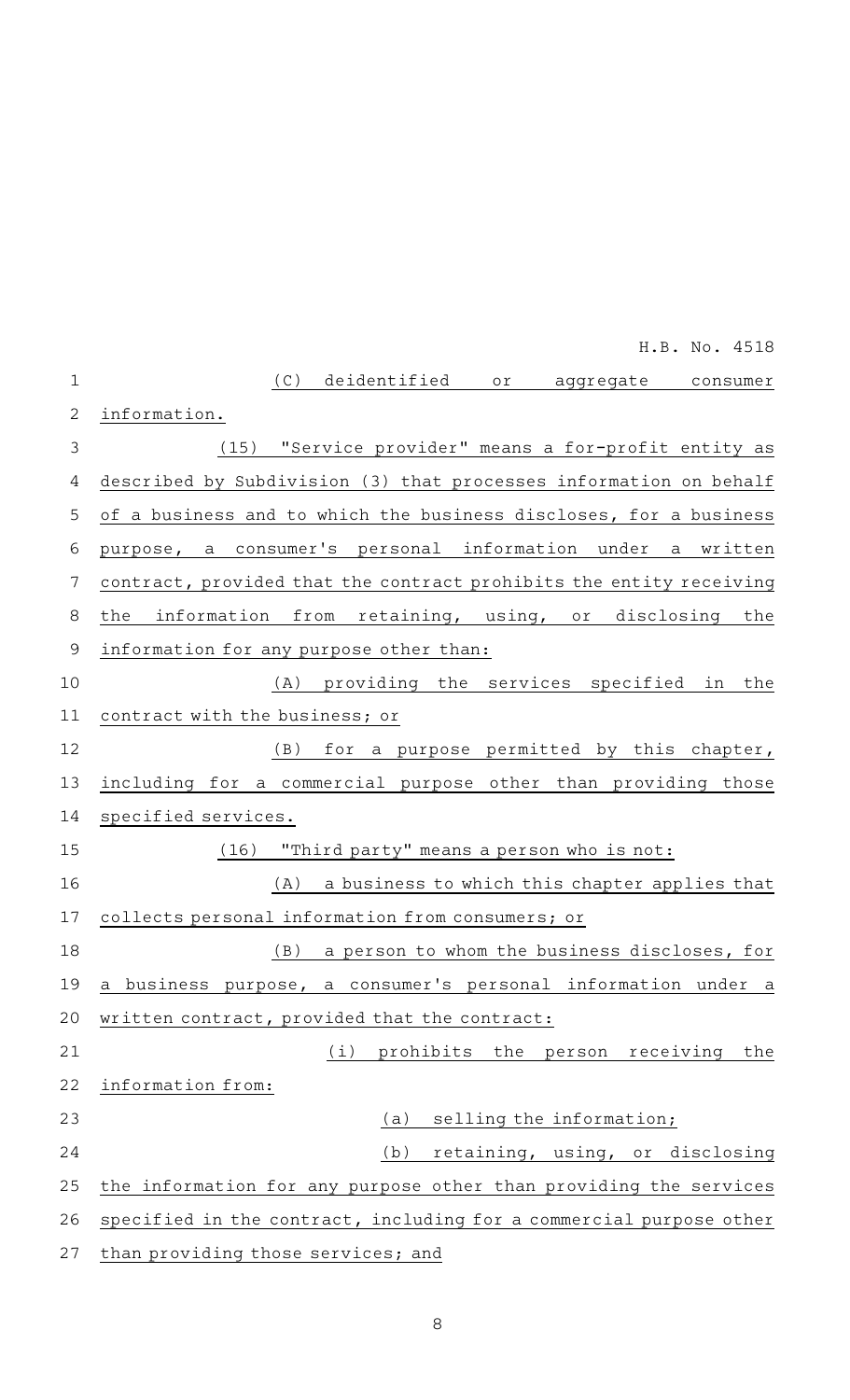|              | H.B. No. 4518                                                        |
|--------------|----------------------------------------------------------------------|
| $\mathbf 1$  | (c) retaining, using, or disclosing                                  |
| $\mathbf{2}$ | the information outside of the direct business relationship between  |
| 3            | the person and the business; and                                     |
| 4            | (ii) includes a certification made by the                            |
| 5            | receiving the personal information that the<br>person<br>person      |
| 6            | understands and will comply with the prohibitions<br>under           |
| 7            | Subparagraph (i).                                                    |
| 8            | (17) "Unique identifier" means a persistent                          |
| 9            | identifier that can be used over time and across different services  |
| 10           | to recognize a consumer, a custodial parent or guardian, or any      |
| 11           | minor children over which the parent or guardian has custody, or a   |
| 12           | device that is linked to those individuals. The term includes:       |
| 13           | a device identifier;<br>(A)                                          |
| 14           | (B)<br>an Internet Protocol address;                                 |
| 15           | (C)<br>a cookie, beacon, pixel tag, mobile ad                        |
| 16           | identifier, or similar technology;                                   |
| 17           | (D)<br>a customer number, unique pseudonym, or user                  |
| 18           | alias;                                                               |
| 19           | (E)<br>a telephone number; and                                       |
| 20           | (F)<br>another form of a persistent or probabilistic                 |
| 21           | identifier that can be used to identify a particular consumer or     |
| 22           | device.                                                              |
| 23           | "Verifiable consumer request" means a request:<br>(18)               |
| 24           | (A)<br>that is made by a consumer, a consumer on                     |
| 25           | behalf of the consumer's minor child, or a natural person or person  |
| 26           | who is authorized by a consumer to act on the consumer's behalf; and |
| 27           | that a business can reasonably verify, in<br>(B)                     |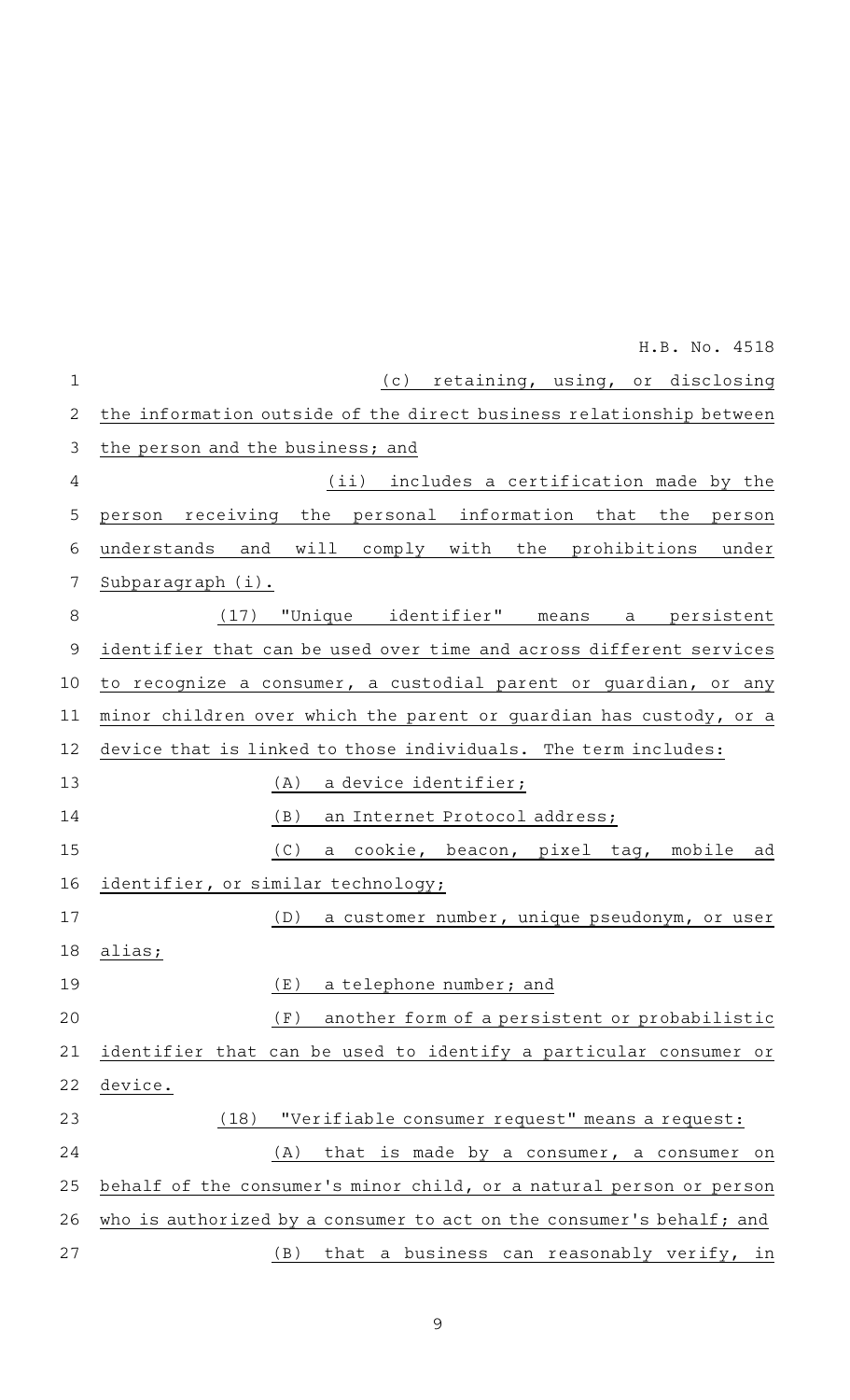| 1              | accordance with rules adopted under Section 541.009, was submitted           |
|----------------|------------------------------------------------------------------------------|
| 2              | by:                                                                          |
| 3              | (i)<br>the consumer about whom the business                                  |
| 4              | has collected personal information; or                                       |
| 5              | (iii)<br>behalf<br>the<br>оf<br>the<br>consumer<br>on                        |
| 6              | consumer's minor child about whom the business<br>has collected              |
| 7              | personal information.                                                        |
| 8              | Sec. 541.003.<br>This chapter<br>APPLICABILITY OF CHAPTER. (a)               |
| $\overline{9}$ | applies only to:                                                             |
| 10             | (1)<br>a business that:                                                      |
| 11             | (A)<br>does business in this state;                                          |
| 12             | (B)<br>collects consumers' personal information or                           |
| 13             | has that information collected on the business's behalf;                     |
| 14             | (C)<br>conjunction<br>with<br>alone<br>in<br>others,<br>$\circ$ r $\,$       |
| 15             | determines<br>the<br>and<br>of processing consumers'<br>purpose for<br>means |
| 16             | personal information; and                                                    |
| 17             | satisfies<br>following<br>(D)<br>οf<br>the<br>one<br>Оľ<br>more              |
| 18             | thresholds:                                                                  |
| 19             | (i) has annual gross revenue in an amount                                    |
| 20             | that exceeds \$25 million, as adjusted by the attorney general in            |
| 21             | accordance with the rules adopted under Section 541.009;                     |
| 22             | alone or in combination with others,<br>(iii)                                |
| 23             | annually buys, sells, or receives or shares for commercial purposes          |
| 24             | the personal information of 50,000 or more consumers, households,            |
| 25             | or devices; or                                                               |
| 26             | derives 50 percent or more of the<br>(iii)                                   |
| 27             | business's<br>from<br>selling consumers' personal<br>annual<br>revenue       |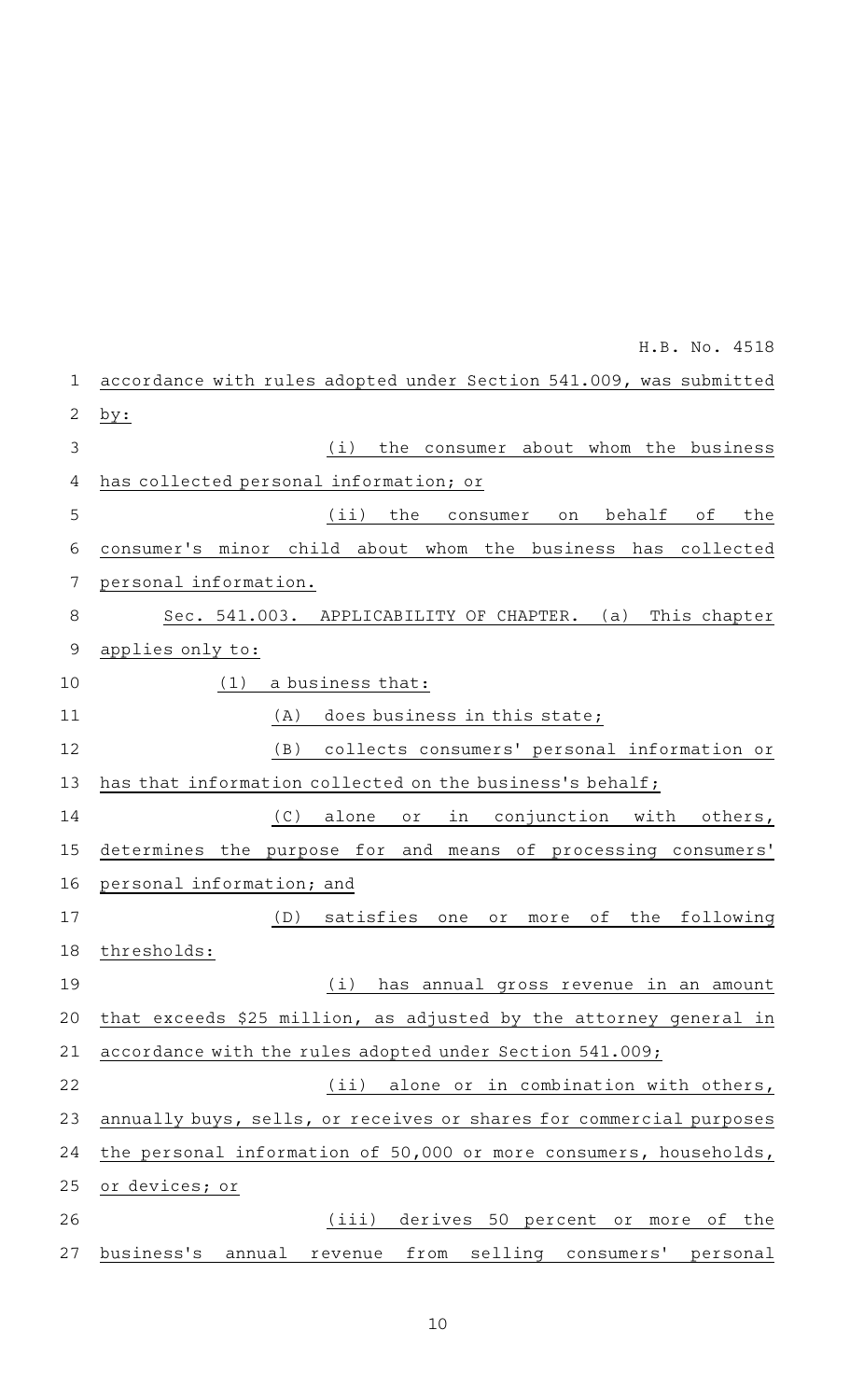| $\mathbf 1$    | information; and                                                     |
|----------------|----------------------------------------------------------------------|
| $\overline{2}$ | (2) an entity that controls or is controlled by a                    |
| 3              | business described by Subdivision (1) and that shares a service      |
| 4              | mark, trademark, or shared name with the business.                   |
| 5              | For purposes of Subsection (a)(2), "control" means the:<br>(b)       |
| 6              | (1) ownership of, or power to vote, more than 50                     |
| 7              | percent of the outstanding shares of any class of voting security of |
| 8              | a business;                                                          |
| 9              | (2) control in any manner over the election of a                     |
| 10             | majority of the directors or of individuals exercising similar       |
| 11             | functions; or                                                        |
| 12             | (3) power to exercise a controlling influence over the               |
| 13             | management of a company.                                             |
| 14             | (c) For purposes of this chapter, a business sells a                 |
| 15             | consumer's personal information to another business or a third       |
| 16             | party if the business sells, rents, discloses, disseminates, makes   |
| 17             | available, transfers, or otherwise communicates, orally, in          |
| 18             | writing, or by electronic or other means, the information to the     |
| 19             | other business or third party for monetary or other valuable         |
| 20             | consideration.                                                       |
| 21             | (d)<br>For purposes of this chapter, a business does not sell a      |
| 22             | consumer's personal information if:                                  |
| 23             | the consumer uses or directs the business<br>to<br>(1)               |
| 24             | intentionally disclose the information or uses the business to       |
| 25             | intentionally interact with a third party, provided that the third   |
| 26             | party does not sell the information, unless that disclosure is       |
| 27             | consistent with this chapter; or                                     |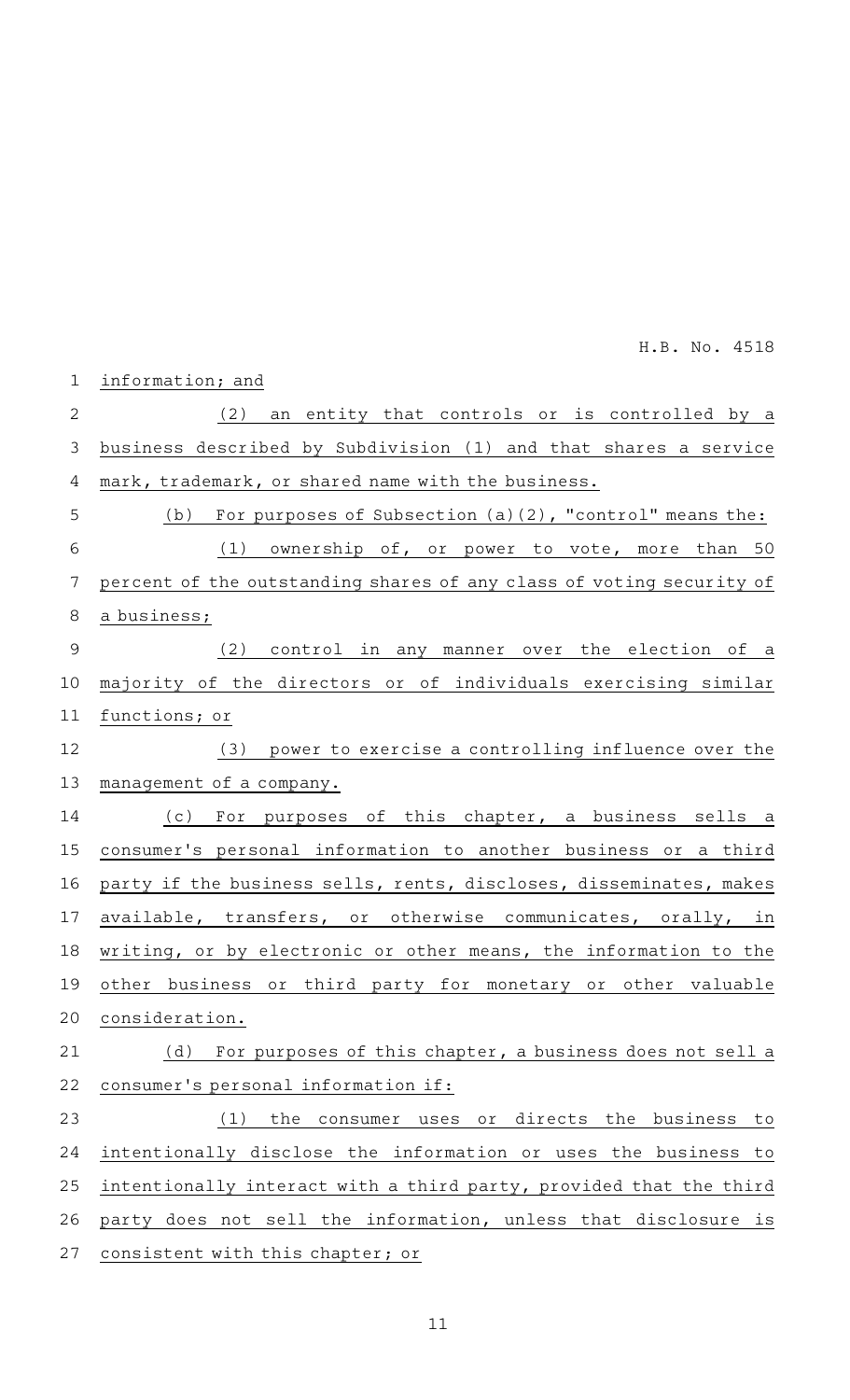| $\mathbf 1$   | (2)<br>the business:                                                    |
|---------------|-------------------------------------------------------------------------|
| $\mathbf{2}$  | uses or shares an identifier of the consumer<br>(A)                     |
| 3             | to alert a third party that the consumer has opted out of the sale of   |
| 4             | the information;                                                        |
| 5             | uses or shares with a service provider a<br>(B)                         |
| 6             | consumer's personal information that is necessary to perform a          |
| 7             | business purpose if:                                                    |
| 8             | the business provided notice that the<br>(i)                            |
| $\mathcal{G}$ | information is being used or shared in the business's terms and         |
| 10            | conditions consistent with Sections $541.054$ and $541.102(a)(8)$ ; and |
| 11            | (ii) the service provider does not further                              |
| 12            | collect, sell, or use the information except as necessary to            |
| 13            | perform the business purpose; or                                        |
| 14            | (C) transfers to<br>a third party a consumer's                          |
| 15            | information<br>an asset that is part of a merger,<br>personal<br>as     |
| 16            | acquisition, bankruptcy, or other transaction in which the third        |
| 17            | party assumes control of all or part of the business, provided that     |
| 18            | information is used or shared consistent with Sections 541.051,         |
| 19            | 541.053, and 541.054(e).                                                |
| 20            | of Subsection (d)(1), an intentional<br>(e)<br>For purposes             |
| 21            | interaction occurs if the consumer does one or more deliberate acts     |
| 22            | with the intent to interact with a third party. Placing a cursor        |
| 23            | muting, pausing, or closing online<br>content<br>does<br>over,<br>not   |
| 24            | constitute a consumer's intent to interact with a third party.          |
| 25            | Sec. 541.004.<br>EXEMPTIONS.<br>(a)<br>This chapter does not apply      |
| 26            | to:                                                                     |
| 27            | publicly available information;<br>(1)                                  |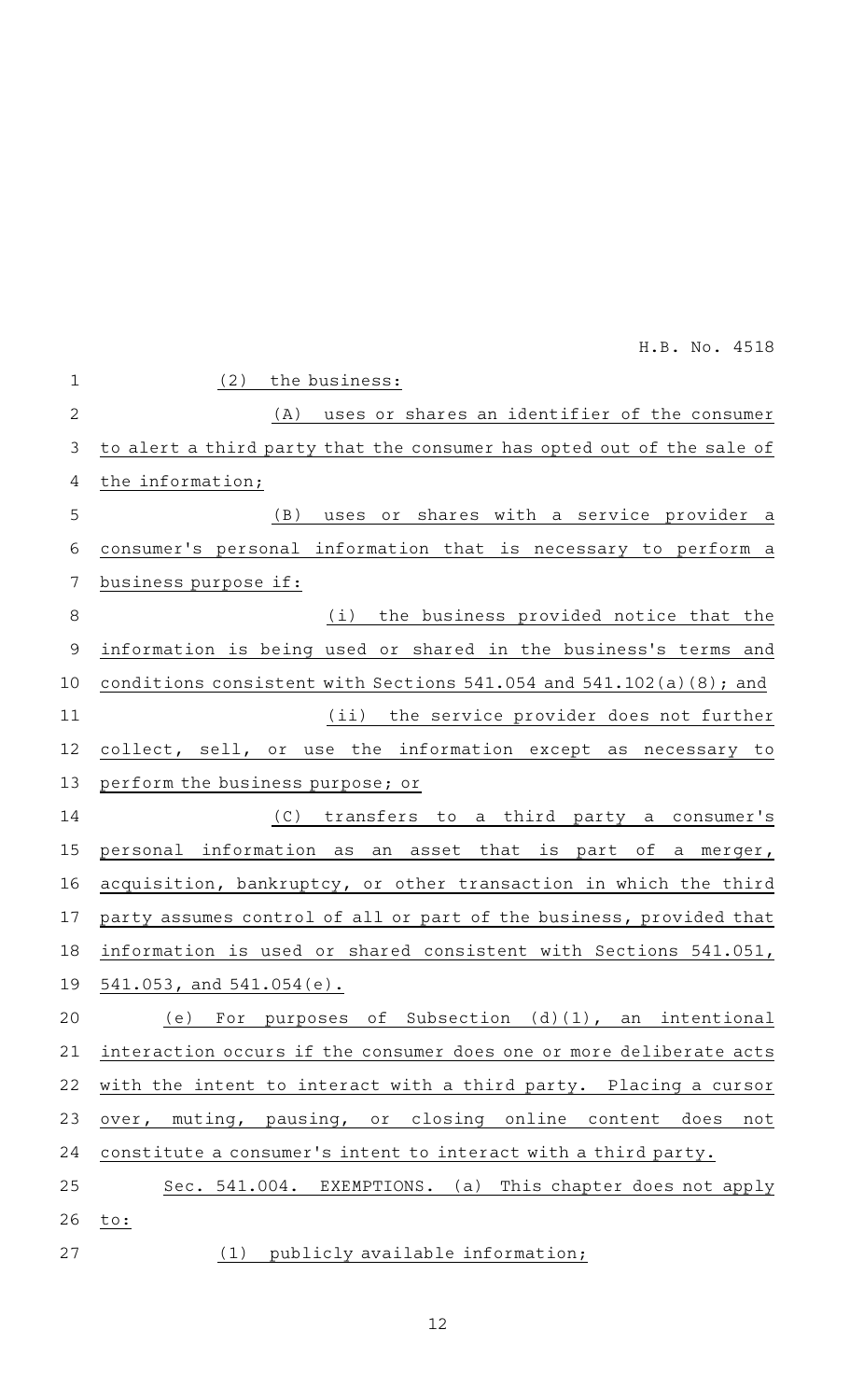(2) protected health information governed by Chapter [181,](http://www.statutes.legis.state.tx.us/GetStatute.aspx?Code=HS&Value=181&Date=3/8/2019) Health and Safety Code, or collected by a covered entity or a business associate of a covered entity, as those terms are defined by 45 C.F.R. Section 160.103, that is governed by the privacy, security, and breach notification rules in 45 C.F.R. Parts 160 and 164 adopted by the United States Department of Health and Human Services under the Health Insurance Portability and Accountability Act of 1996 (Pub. L. No. 104-191) and Title XIII of the American Recovery and Reinvestment Act of 2009 (Pub. L. No.  $111-5$ ); (3) a health care provider governed by Chapter [181](http://www.statutes.legis.state.tx.us/GetStatute.aspx?Code=HS&Value=181&Date=3/8/2019), 1 2 3 4 5 6 7 8 9 10

Health and Safety Code, or a covered entity described by Subdivision (2) to the extent that the provider or entity maintains the personal information of a patient in the same manner as protected health information described by that subdivision; 11 12 13 14

(4) information collected as part of a clinical trial subject to the Federal Policy for the Protection of Human Subjects in accordance with the good clinical practice guidelines issued by the International Council for Harmonisation or the human subject protection requirements of the United States Food and Drug Administration; 15 16 17 18 19 20

(5) the sale of personal information to or by a consumer reporting agency, as defined by Section [20.01,](http://www.statutes.legis.state.tx.us/GetStatute.aspx?Code=BC&Value=20.01&Date=3/8/2019) if the information is to be: 21 22 23

(A) reported in or used to generate a consumer report, as defined by Section 1681a(d) of the Fair Credit Reporting Act (15 U.S.C. Section 1681 et seq.); and 24 25 26

(B) used solely for a purpose authorized under 27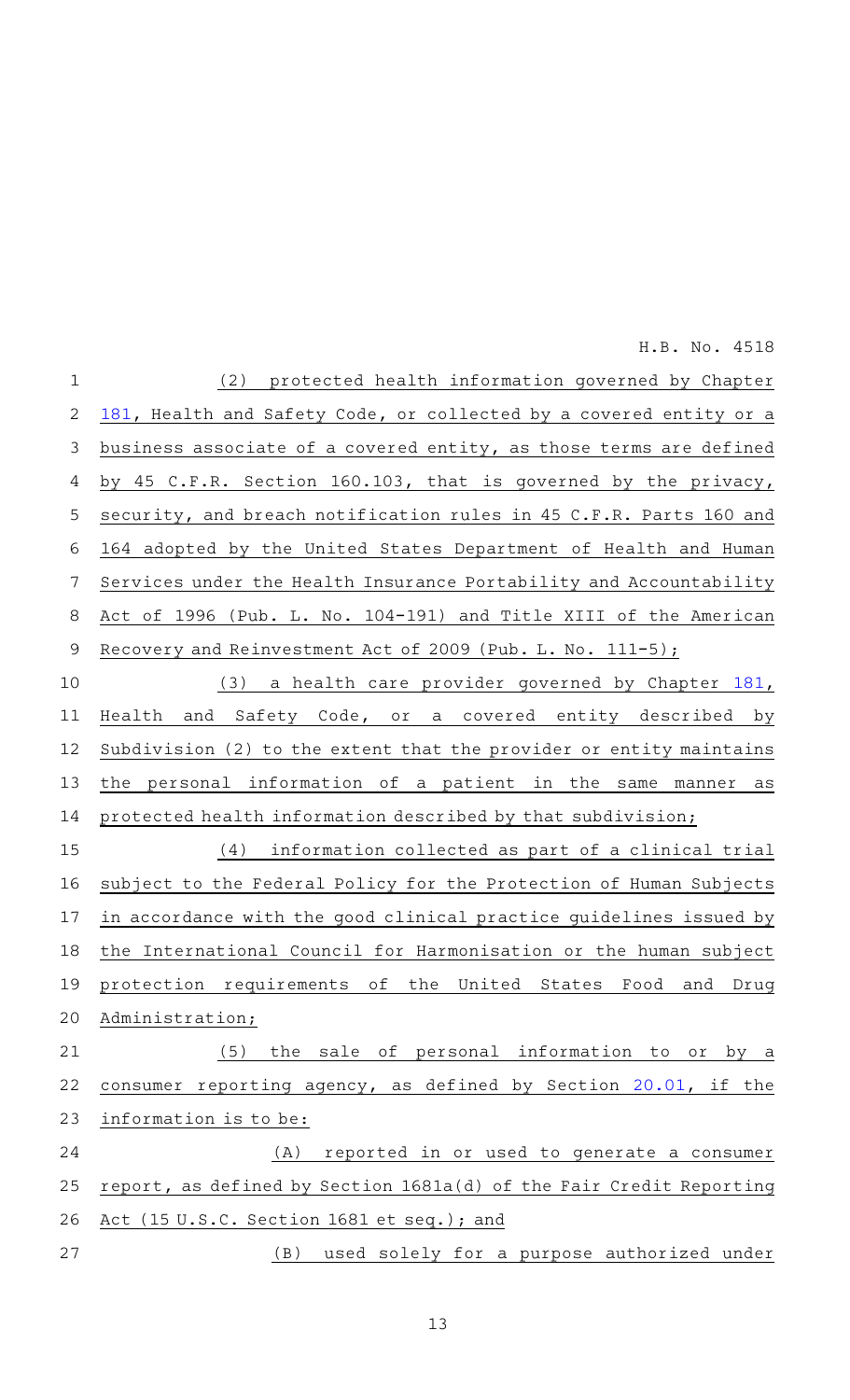|                | H.B. No. 4518                                                                               |
|----------------|---------------------------------------------------------------------------------------------|
| $\mathbf 1$    | that act;                                                                                   |
| $\overline{2}$ | personal information collected, processed, sold,<br>(6)                                     |
| 3              | or disclosed in accordance with:                                                            |
| 4              | the Gramm-Leach-Bliley Act (Pub. L. No.<br>(A)                                              |
| 5              | 106-102) and its implementing regulations; or                                               |
| 6              | (B) the Driver's Privacy Protection Act of 1994                                             |
| 7              | <u>(18 U.S.C. Section 2721 et seq.);</u>                                                    |
| 8              | (7) deidentified or aggregate consumer information;                                         |
| 9              | $\circ$ r $\,$                                                                              |
| 10             | (8)<br>a consumer's personal information collected or                                       |
| 11             | sold by a business, if every aspect of the collection or sale                               |
| 12             | occurred wholly outside of this state.                                                      |
| 13             | For purposes of Subsection (a)(8), the collection or<br>(b)                                 |
| 14             | sale of a consumer's personal information occurs wholly outside of                          |
| 15             | this state if:                                                                              |
| 16             | the business collects that information while the<br>(1)                                     |
| 17             | consumer is outside of this state;                                                          |
| 18             | no part of the sale of the information occurs in<br>(2)                                     |
| 19             | this state; and                                                                             |
| 20             | (3)<br>business does<br>the<br>not<br>sell<br>personal<br>any                               |
| 21             | information of the consumer collected while the consumer is in this                         |
| 22             | state.                                                                                      |
| 23             | For purposes of Subsection (b), the collection or sale<br>(c)                               |
| 24             | of a consumer's personal information does not occur wholly outside                          |
| 25             | оf<br>this<br>if<br>a business<br>state<br>stores<br>consumer's<br>$\mathsf{a}$<br>personal |
| 26             | information, including on a device, when the consumer is in this                            |
| 27             | state and subsequently collects or sells that stored information                            |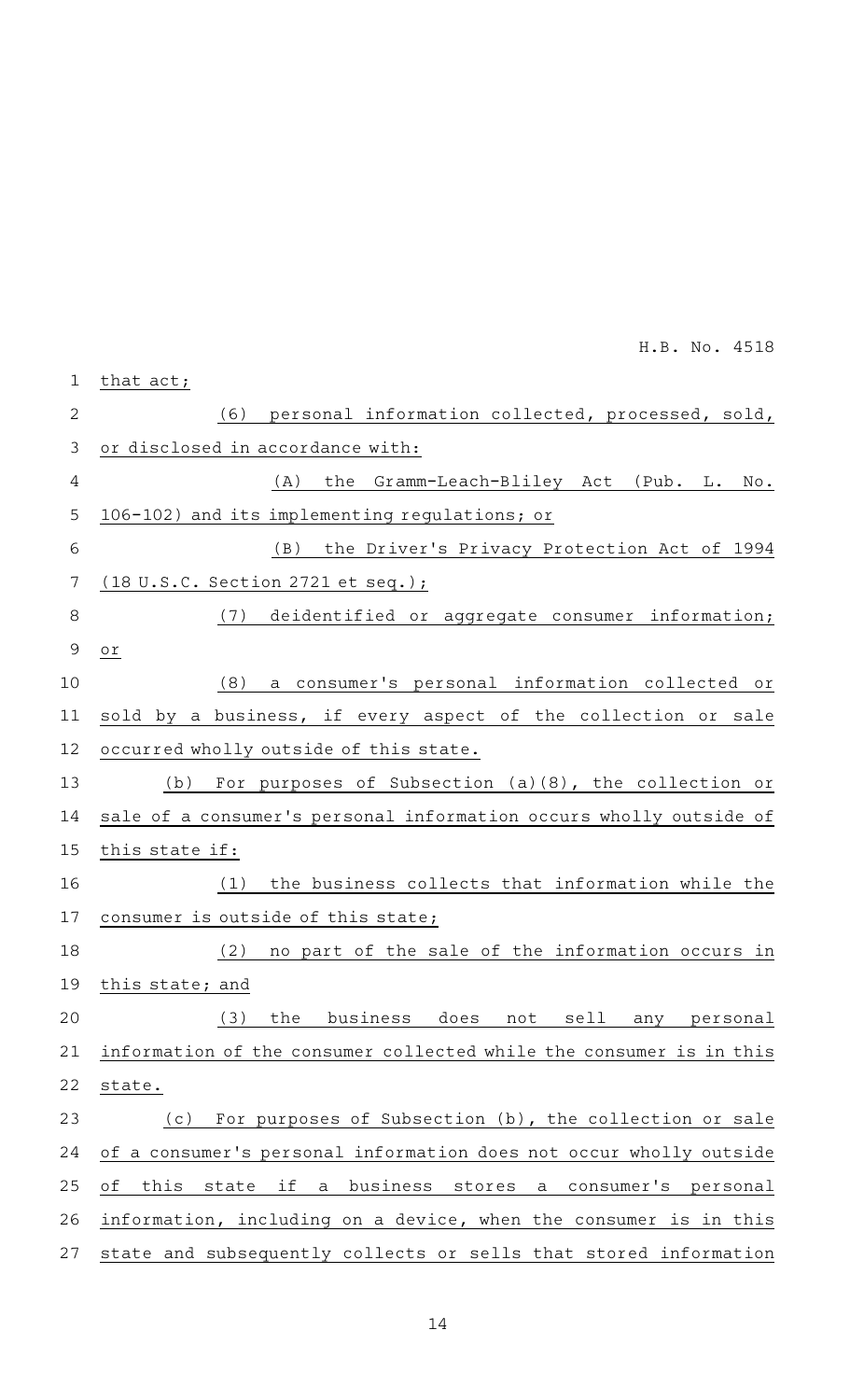| $\mathbf 1$    | when the consumer and the information are outside of this state.  |
|----------------|-------------------------------------------------------------------|
| $\overline{2}$ | Sec. 541.005. CERTAIN RIGHTS AND OBLIGATIONS NOT AFFECTED.        |
| 3              | A right or obligation under this chapter does not apply to the    |
| 4              | extent that the exercise of the right or performance of the       |
| 5              | obligation:                                                       |
| 6              | adversely affects a right of another consumer; or<br>(1)          |
| 7              | (2)<br>infringes on a noncommercial activity of:                  |
| 8              | (A)<br>a publisher, editor, reporter, or other                    |
| $\mathsf 9$    | person connected with or employed by a newspaper, magazine, or    |
| 10             | other publication of general circulation, including a periodical  |
| 11             | newsletter, pamphlet, or report;                                  |
| 12             | a radio or television station that holds a<br>(B)                 |
| 13             | license issued by the Federal Communications Commission; or       |
| 14             | (C)<br>entity that provides an information<br>an                  |
| 15             | service, including a press association or wire service.           |
| 16             | Sec. 541.006. COMPLIANCE WITH<br>OTHER<br>LEGAL<br>LAWS;          |
| 17             | PROCEEDINGS. This chapter does not:                               |
| 18             | (1)<br>restrict a business's ability to:                          |
| 19             | (A)<br>comply with:                                               |
| 20             | (i) applicable federal, state, or local                           |
| 21             | laws; or                                                          |
| 22             | (ii) a civil, criminal, or regulatory                             |
| 23             | inquiry, investigation, subpoena, or summons by a federal, state, |
| 24             | or local authority;                                               |
| 25             | cooperate with a law enforcement agency<br>(B)                    |
| 26             | concerning conduct or activity that the business, a service       |
| 27             | provider of the business, or a third party reasonably and in good |

15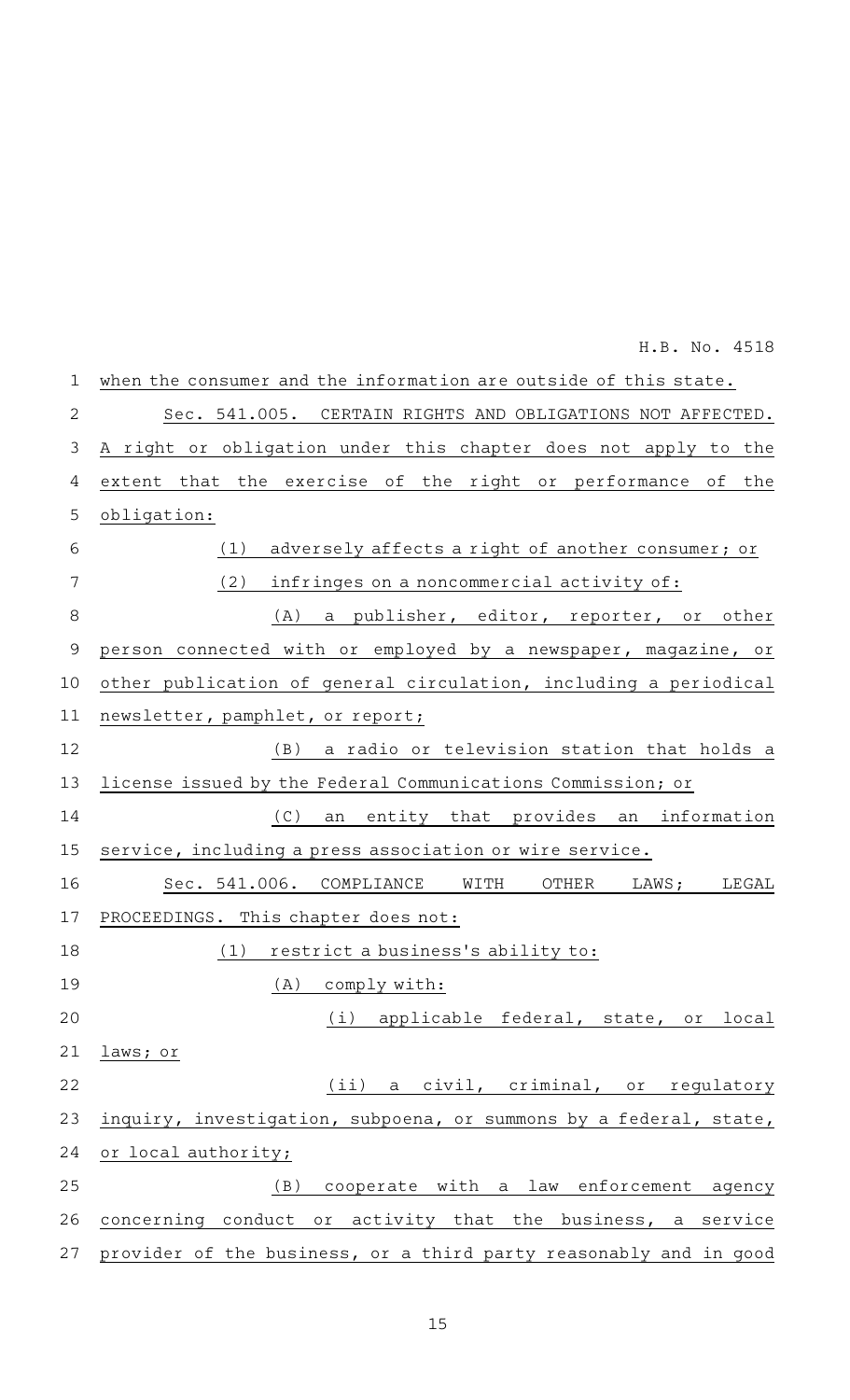faith believes may violate other applicable federal, state, or local laws; or (C) pursue or defend against a legal claim; or (2) require a business to violate an evidentiary privilege under federal or state law or prevent a business from disclosing to a person covered by an evidentiary privilege the personal information of a consumer as part of a privileged communication. Sec. 541.007. CONSTRUCTION; RELATION TO OTHER STATE AND FEDERAL LAW. (a) This chapter shall be liberally construed to effect its purposes and to harmonize, to the extent possible, with other laws of this state relating to the privacy or protection of personal information.  $(b)$  To the extent of a conflict between a provision of this chapter and a provision of federal law, including a regulation or an interpretation of federal law, federal law controls and conflicting requirements or other provisions of this chapter do not apply. (c) To the extent of a conflict between a provision of this chapter and another statute of this state with respect to the privacy or protection of consumers' personal information, the provision of law that affords the greatest privacy or protection to consumers prevails. Sec. 541.008. PREEMPTION OF LOCAL LAW. This chapter preempts and supersedes any ordinance, order, or rule adopted by a political subdivision of this state relating to the collection or sale by a business of a consumer 's personal information. Sec. 541.009. RULES. (a) The attorney general shall adopt 1 2 3 4 5 6 7 8 9 10 11 12 13 14 15 16 17 18 19 20 21 22 23 24 25 26 27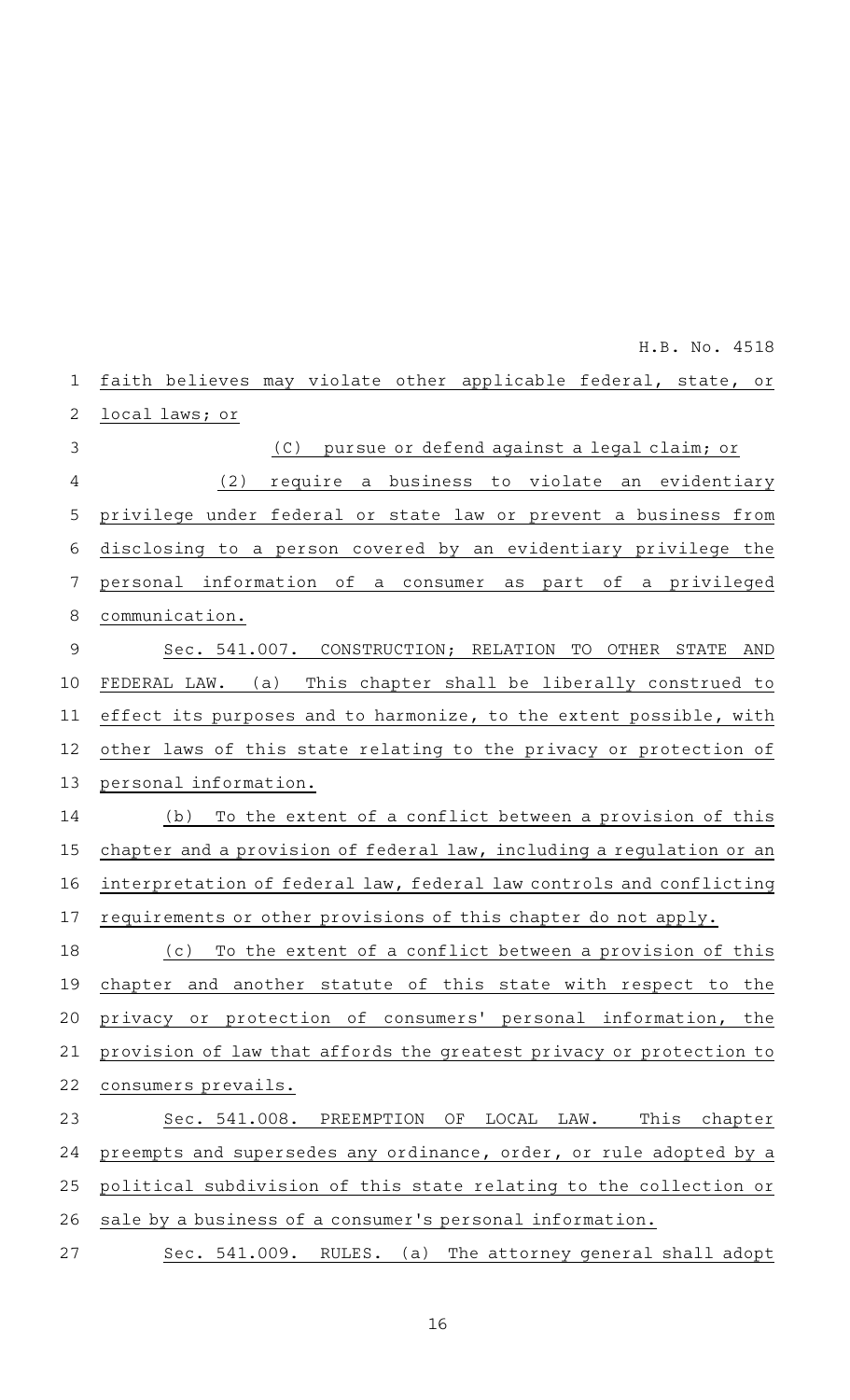| $\mathbf 1$ | rules necessary to implement, administer, and enforce this chapter.        |
|-------------|----------------------------------------------------------------------------|
| 2           | The rules adopted under Subsection (a) must establish:<br>(b)              |
| 3           | procedures for the adjustment<br>(1)<br>of the monetary                    |
| 4           | threshold under Section $541.003(a)(1)(D)$<br>in<br>January<br>оf<br>every |
| 5           | odd-numbered year to reflect any increase in the consumer price            |
| 6           | index;                                                                     |
| 7           | (2)<br>procedures governing the determination<br>$\circ$ f,                |
| 8           | submission of, and compliance with a verifiable consumer request           |
| $\mathsf 9$ | for information with the goal of minimizing administrative burdens         |
| 10          | on consumers and businesses subject to this chapter by taking into         |
| 11          | account available technology and security concerns, including:             |
| 12          | treating as a verifiable consumer request a<br>(A)                         |
| 13          | request submitted through a password-protected online<br>account           |
| 14          | maintained by the consumer with the business while logged into the         |
| 15          | account; and                                                               |
| 16          | providing a mechanism for a request submitted<br>(B)                       |
| 17          | by a consumer who does not maintain an account with the business;          |
| 18          | procedures to facilitate and govern the submission<br>(3)                  |
| 19          | of and compliance with a request to opt out of the sale of personal        |
| 20          | information under Section 541.054;                                         |
| 21          | (4)<br>guidelines for the development of a recognizable                    |
| 22          | and uniform opt-out logo or button for use on businesses' Internet         |
| 23          | websites in a manner that promotes consumer awareness<br>the<br>оf         |
| 24          | opportunity to opt out of the sale of personal information; and            |
| 25          | (5)<br>procedures and guidelines, including<br>any                         |
| 26          | necessary exceptions, to ensure that the notices and information           |
| 27          | businesses are required to provide under this chapter, including           |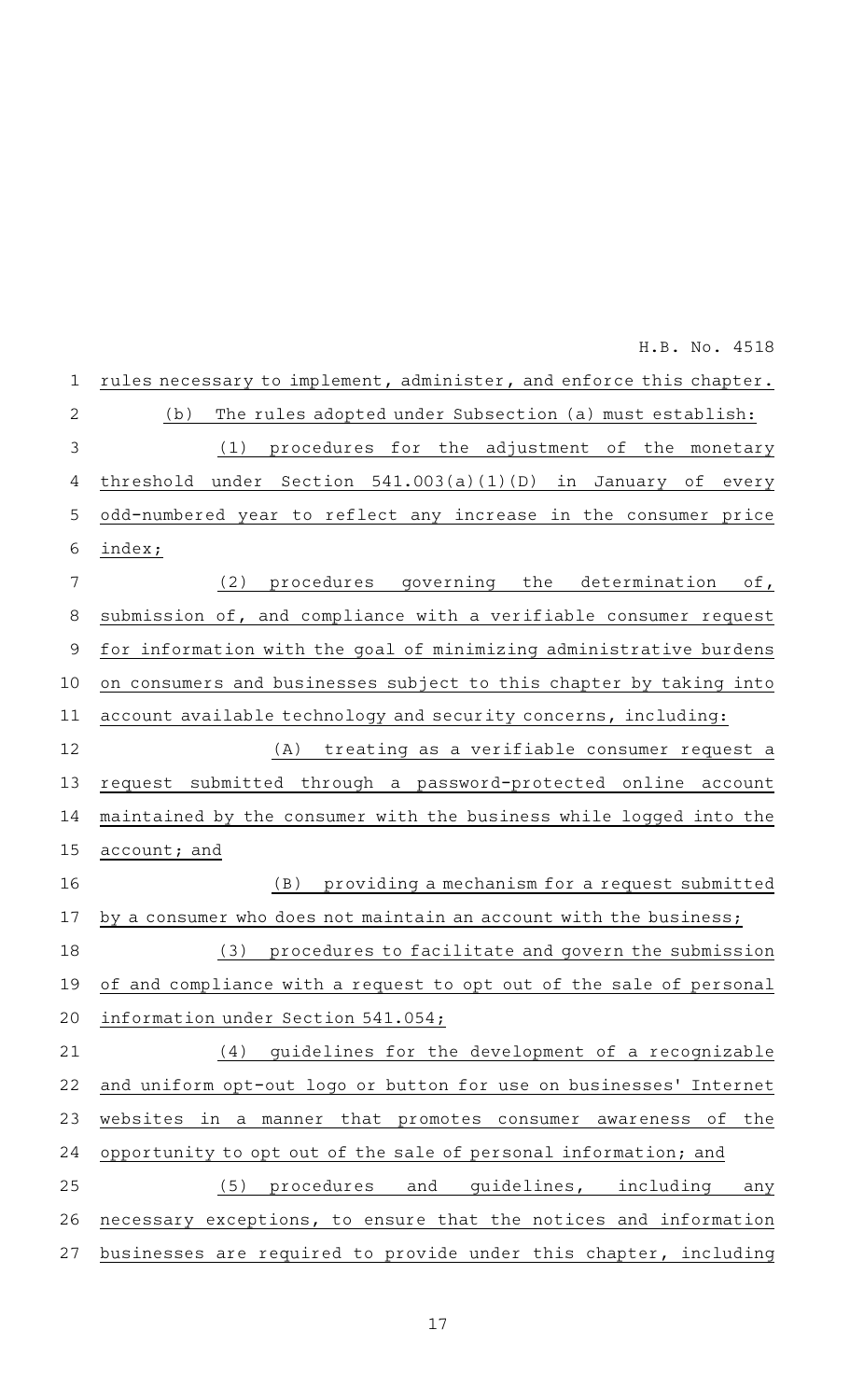|               | H.B. No. 4518                                                         |
|---------------|-----------------------------------------------------------------------|
| $\mathbf 1$   | information regarding financial incentive offerings, are:             |
| $\mathbf{2}$  | in<br>provided<br>easily<br>(A)<br>a<br>manner<br>that<br>is          |
| 3             | understood by the average consumer;                                   |
| 4             | (B)<br>accessible by consumers with disabilities;                     |
| 5             | and                                                                   |
| 6             | available in the languages primarily used by<br>(C)                   |
| 7             | consumers to interact with businesses.                                |
| $\,8\,$       | The attorney general may adopt other rules necessary to<br>(c)        |
| $\mathcal{G}$ | further the purposes of this chapter, including rules as necessary    |
| 10            | to:                                                                   |
| 11            | update the categories of personal information<br>(1)                  |
| 12            | listed under Section 541.002(12) and the definition of identifier     |
| 13            | Section<br>541.002<br>under<br>for privacy concerns,<br>to<br>account |
| 14            | implementation obstacles, or changes<br>in technology and<br>data     |
| 15            | collection methods;                                                   |
| 16            | (2)<br>update the designated methods for submitting                   |
| 17            | requests to facilitate a consumer's ability to obtain information     |
| 18            | from a business under Section 541.103; and                            |
| 19            | (3)<br>establish any exceptions necessary to comply with              |
| 20            | federal law or other laws of this state, including laws relating to   |
| 21            | trade secrets and intellectual property rights.                       |
| 22            | Sec. 541.010. ATTORNEY GENERAL OPINION. A business or a               |
| 23            | third party may seek an opinion from the attorney general for         |
| 24            | guidance on how to comply with this chapter.                          |
| 25            | Sec. 541.011. USE OF PERSONAL INFORMATION IN RESEARCH. For            |
| 26            | purposes of this chapter, "research" means scientific, systematic     |
| 27            | study and observation, including basic research or applied research   |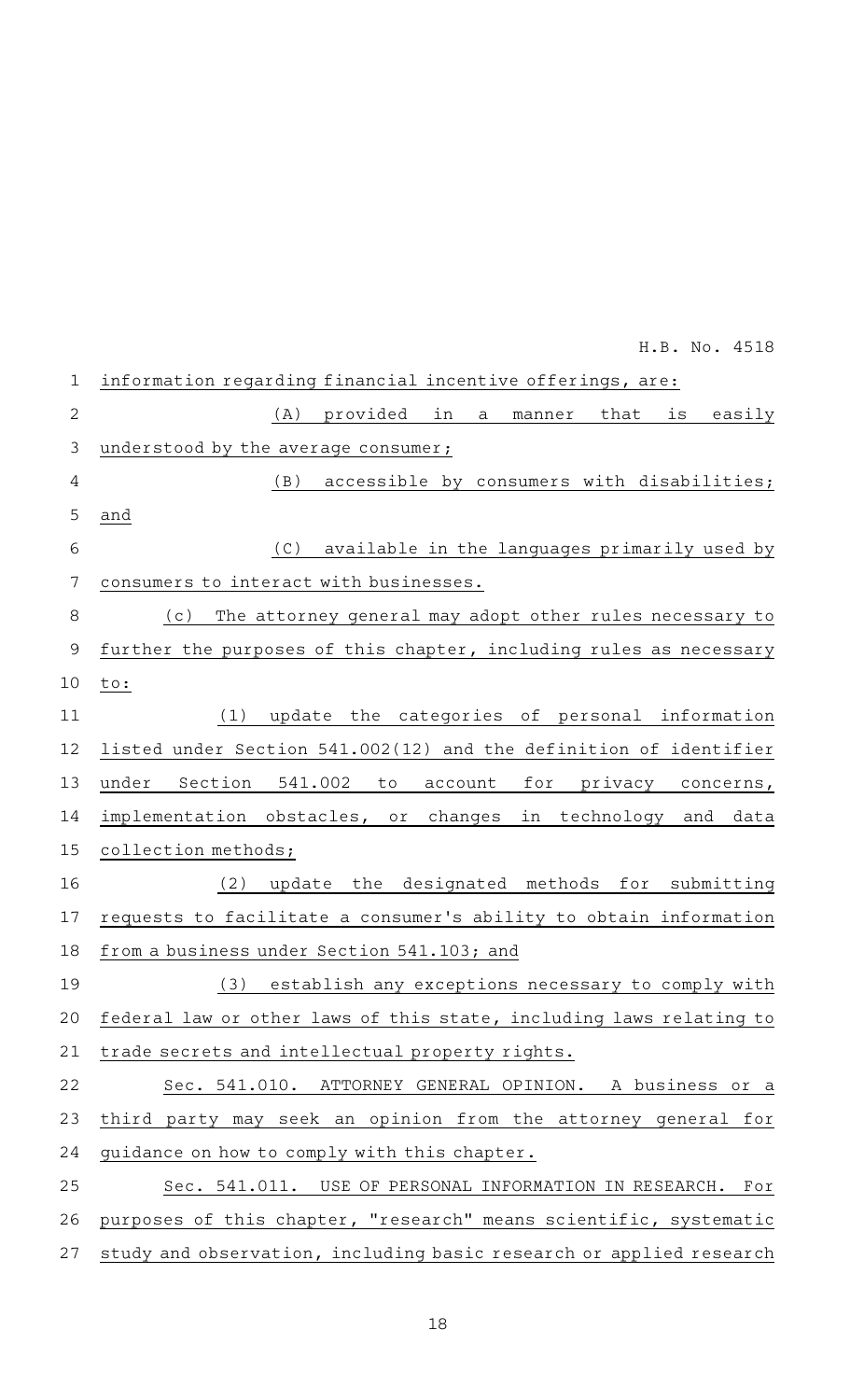|                | H.B. No. 4518                                                       |
|----------------|---------------------------------------------------------------------|
| 1              | that is in the public interest and that adheres to all other        |
| 2              | applicable ethics and privacy laws or studies conducted in the      |
| 3              | public interest in the area of public health. Research with         |
| 4              | personal information that may have been collected from a consumer   |
| 5              | in the course of the consumer's interactions with a business's      |
| 6              | service or device for other purposes must be:                       |
| $\overline{7}$ | (1) compatible with the business purpose for which the              |
| 8              | personal information was collected;                                 |
| $\mathsf 9$    | (2) subsequently pseudonymized and deidentified, or                 |
| 10             | deidentified and in the aggregate, such that the information cannot |
| 11             | reasonably identify, relate to, describe, be capable of being       |
| 12             | associated with, or be linked, directly or indirectly, to a         |
| 13             | particular consumer;                                                |
| 14             | (3) made subject to technical safeguards that prohibit              |
| 15             | reidentification of the consumer to whom the information may        |
| 16             | pertain;                                                            |
| 17             | (4) subject to business processes that specifically                 |
| 18             | prohibit reidentification of the information;                       |
| 19             | (5)<br>made subject to business processes to prevent                |
| 20             | inadvertent release of deidentified information;                    |
| 21             | protected from any reidentification attempts;<br>(6)                |
| 22             | (7)<br>used<br>solely<br>for<br>research<br>purposes<br>that<br>are |
| 23             | compatible with the context in which the personal information was   |
| 24             | collected;                                                          |
| 25             | (8)<br>not used for any commercial purpose; and                     |
| 26             | (9)<br>subjected by the business conducting the research            |
| 27             | to additional security controls that limit access to the research   |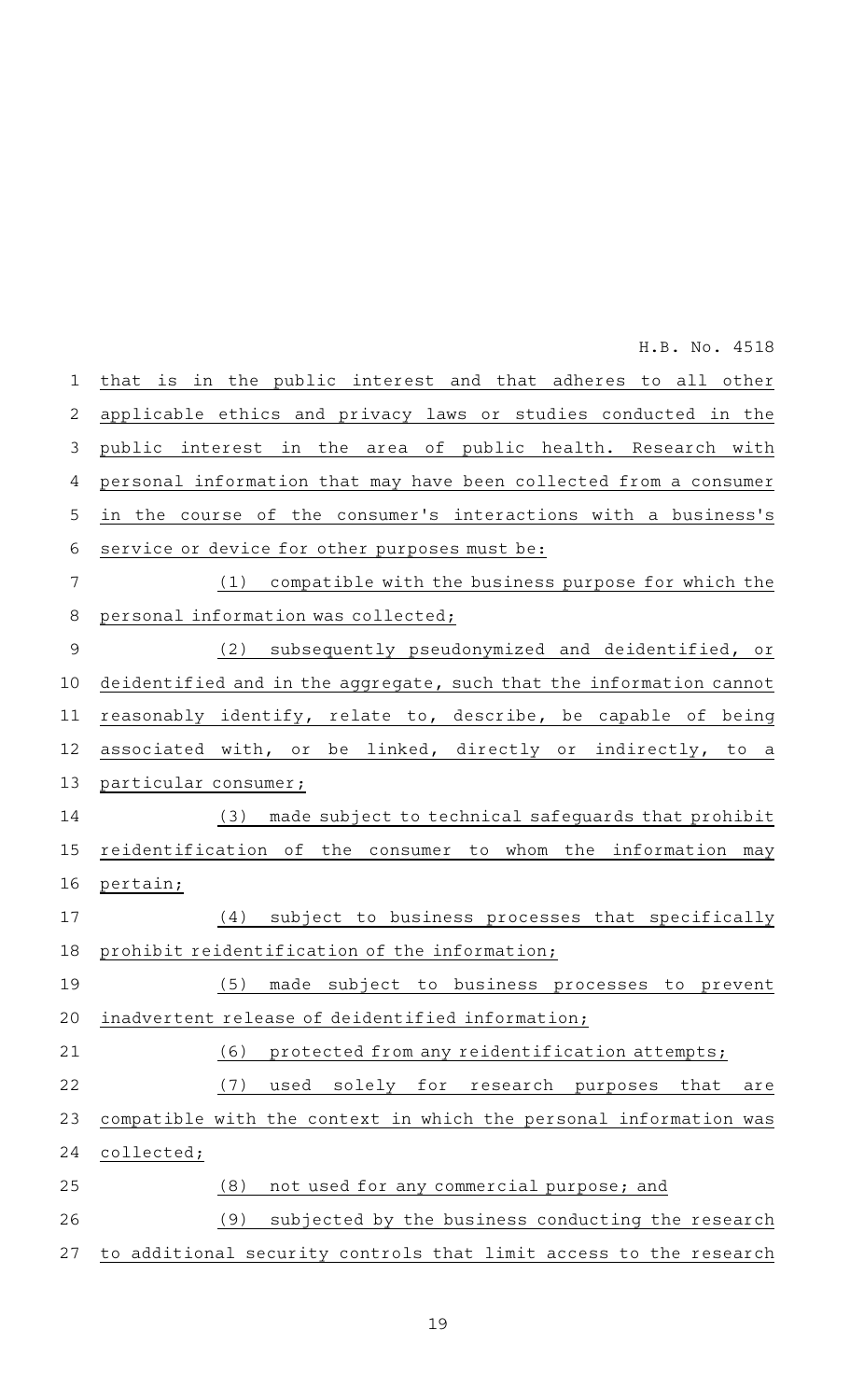|              | H.B. No. 4518                                                       |
|--------------|---------------------------------------------------------------------|
| $\mathbf 1$  | data to only those individuals in a business as are necessary to    |
| $\mathbf{2}$ | carry out the research purpose.                                     |
| 3            | SUBCHAPTER B. CONSUMER'S RIGHTS                                     |
| 4            | Sec. 541.051. RIGHT TO DISCLOSURE OF PERSONAL INFORMATION           |
| 5            | COLLECTED. (a) A consumer is entitled to request that a business    |
| 6            | that collects the consumer's personal information disclose to the   |
| 7            | consumer the categories and specific items of personal information  |
| 8            | the business has collected.                                         |
| $\mathsf 9$  | receive the disclosure of information under<br>(b)<br>Tо            |
| 10           | Subsection (a), a consumer must submit to the business a verifiable |
| 11           | consumer request using a method designated by the business under    |
| 12           | Section 541.103.                                                    |
| 13           | On receipt of a verifiable consumer request under this<br>(c)       |
| 14           | section, a business shall disclose to the consumer in the time and  |
| 15           | manner provided by Section 541.105:                                 |
| 16           | (1)<br>each enumerated category and item within each                |
| 17           | category of personal information under Section 541.002(12) that the |
| 18           | business collected about the consumer<br>12<br>during the<br>months |
| 19           | preceding the date of the request;                                  |
| 20           | (2)<br>each<br>from<br>which<br>category<br>of<br>the<br>sources    |
| 21           | information was collected;                                          |
| 22           | the business or commercial purpose for collecting<br>(3)            |
| 23           | or selling the personal information; and                            |
| 24           | each category of third parties with whom the<br>(4)                 |
| 25           | business shares the personal information.                           |
| 26           | (d)<br>This section does not require a business to:                 |
| 27           | retain a consumer's personal information that was<br>(1)            |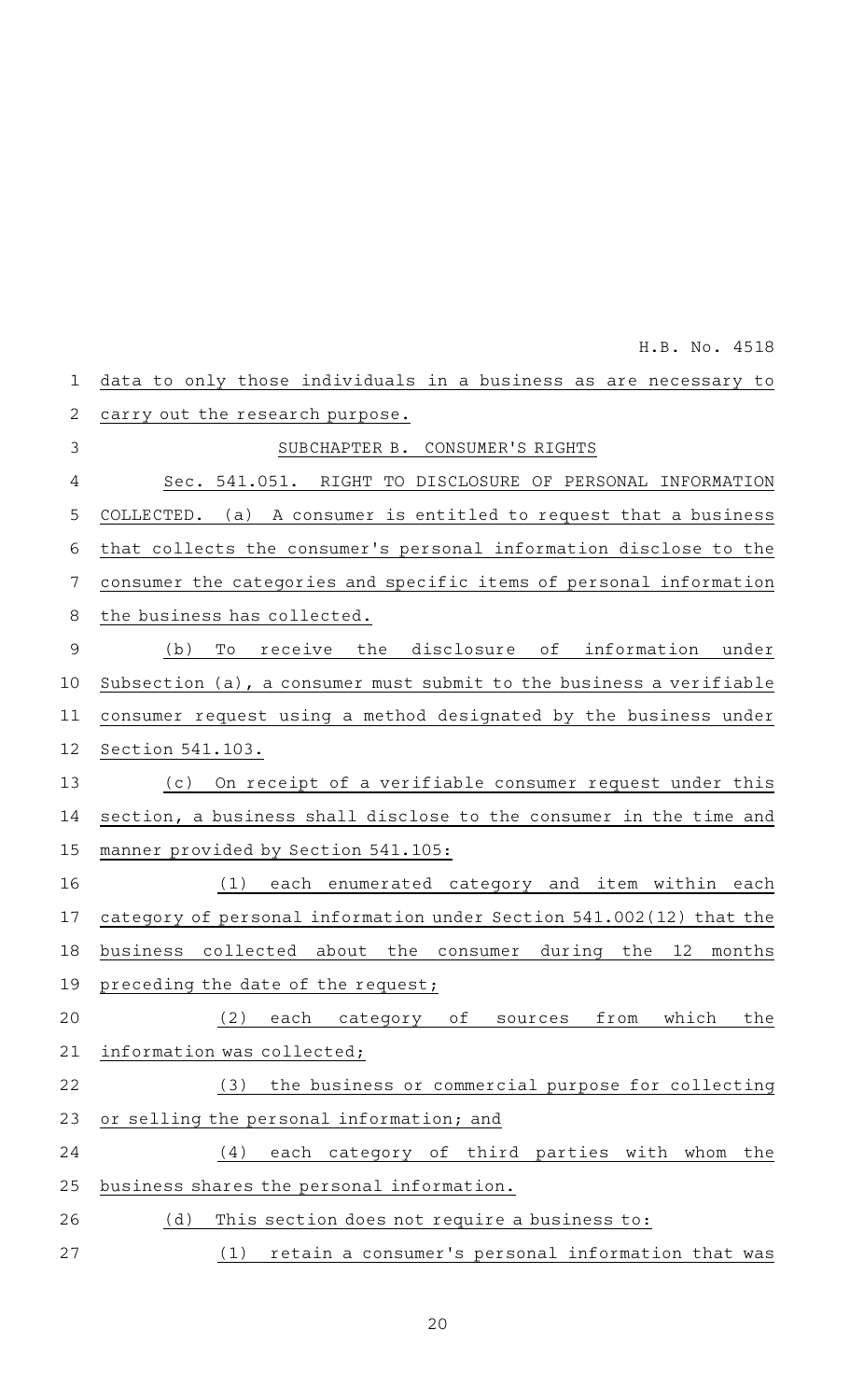|                | 11.D. 110. IJIU                                                     |
|----------------|---------------------------------------------------------------------|
| $\mathbf 1$    | collected for a one-time transaction if the information is not sold |
| $\overline{2}$ | or retained in the ordinary course of business; or                  |
| $\mathsf 3$    | reidentify or otherwise link any data that, in the<br>(2)           |
| 4              | ordinary course of business, is not maintained in a manner that     |
| 5              | would be considered personal information.                           |
| 6              | Sec. 541.052. RIGHT TO DELETION OF PERSONAL INFORMATION             |
| 7              | COLLECTED. (a) A consumer is entitled to request that a business    |
| 8              | collects the consumer's personal information delete any<br>that     |
| $\mathsf 9$    | personal information the business has collected from the consumer   |
| 10             | submitting a verifiable consumer request using a method<br>by       |
| 11             | designated by the business under Section 541.103.                   |
| 12             | Except as provided by Subsection (c), on receipt of a<br>(b)        |
| 13             | verifiable consumer request under this section, a business shall    |
| 14             | delete from the business's records any personal information         |
| 15             | collected from the consumer and direct a service provider of the    |
| 16             | business to delete the information from the provider's records.     |
| 17             | A business or service provider of the business is not<br>( C )      |
| 18             | required to comply with a verifiable consumer request received      |
| 19             | under this section if the business or service provider needs to     |
| 20             | retain the consumer's personal information to:                      |
| 21             | complete the transaction for which the information<br>(1)           |
| 22             | was collected;                                                      |
| 23             | (2)<br>provide a good or service requested by the                   |
| 24             | consumer or reasonably anticipated to be requested by the consumer  |
| 25             | in the context of the ongoing business relationship between the     |
| 26             | business and consumer;                                              |
| 27             | (3) perform under a contract between the business and               |
|                |                                                                     |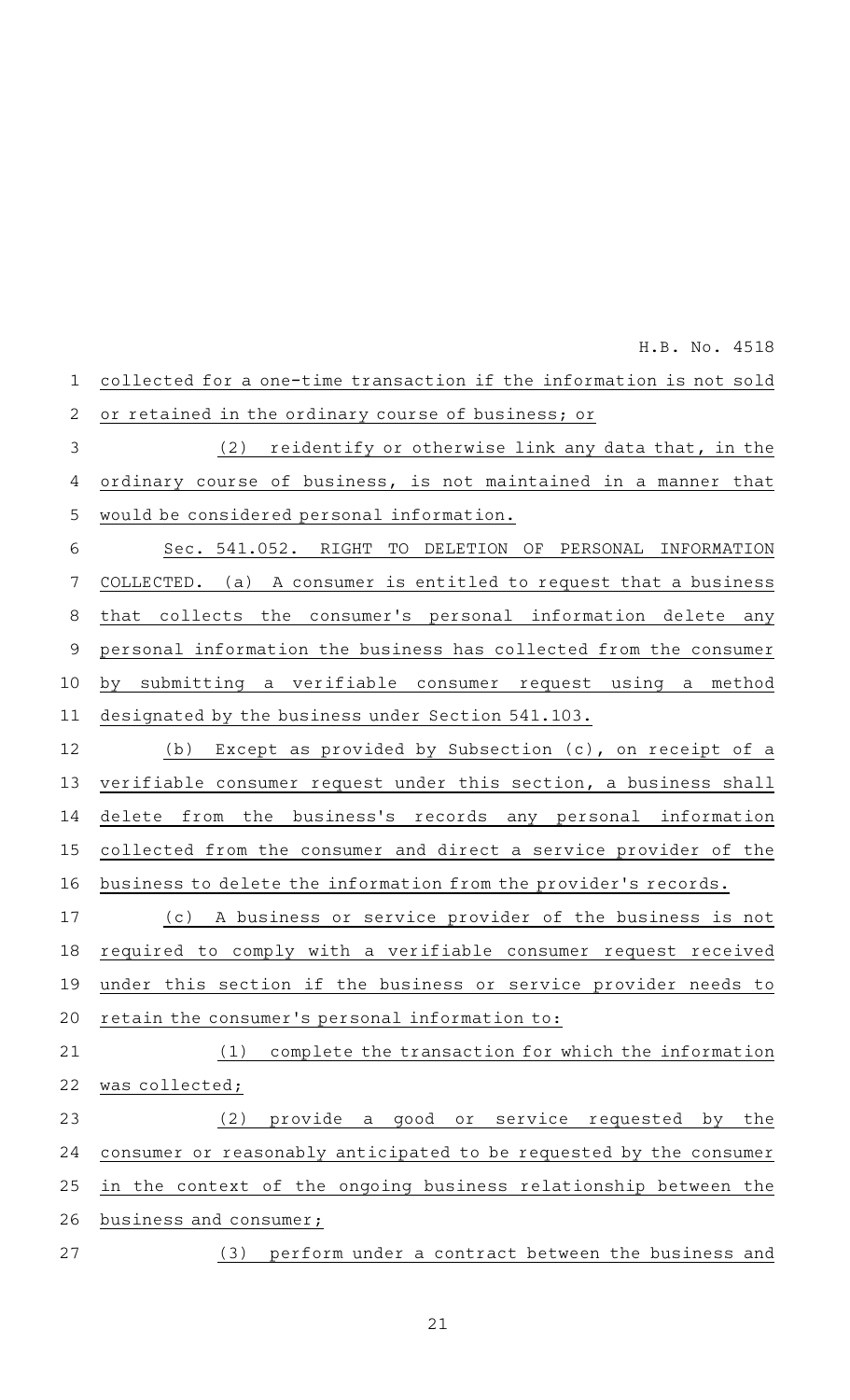| $\mathbf 1$    | the consumer;                                                                    |
|----------------|----------------------------------------------------------------------------------|
| $\overline{2}$ | (4) detect a security incident, protect against                                  |
| 3              | malicious, deceptive, fraudulent, or illegal activity, or                        |
| 4              | prosecute those responsible for any illegal activity described by                |
| 5              | this subdivision;                                                                |
| 6              | identify and repair or remove errors from computer<br>(5)                        |
| 7              | hardware or software that impair its intended functionality;                     |
| 8              | exercise free speech or ensure the right of<br>(6)                               |
| $\overline{9}$ | another consumer to exercise the right of free speech or another                 |
| 10             | right afforded by law;                                                           |
| 11             | (7)<br>comply with Chapter 1289 (H.B. 2268), Acts of the                         |
| 12             | 83rd Legislature, Regular Session, 2013, or a legal obligation;                  |
| 13             | (8)<br>engage in public or peer-reviewed scientific,                             |
| 14             | historical, or statistical research that is in the public interest               |
| 15             | and that adheres to all other applicable ethics and privacy laws                 |
| 16             | provided that:                                                                   |
| 17             | the business's deletion of the information is<br>(A)                             |
| 18             | likely to render impossible or seriously impair the achievement of               |
| 19             | that research; and                                                               |
| 20             | the consumer has provided to the business<br>(B)                                 |
| 21             | informed consent to retain the information; or                                   |
| 22             | (9)<br>use the information internally:                                           |
| 23             | (A)<br>so long as the use is reasonably aligned with                             |
| 24             | the<br>consumer's<br>the<br>expectations<br>оf<br>the<br>based<br>consumer<br>on |
| 25             | relationship with the business; or                                               |
| 26             | (B)<br>that is lawful and compatible<br>in a manner                              |
| 27             | with the context in which the consumer provided the information.                 |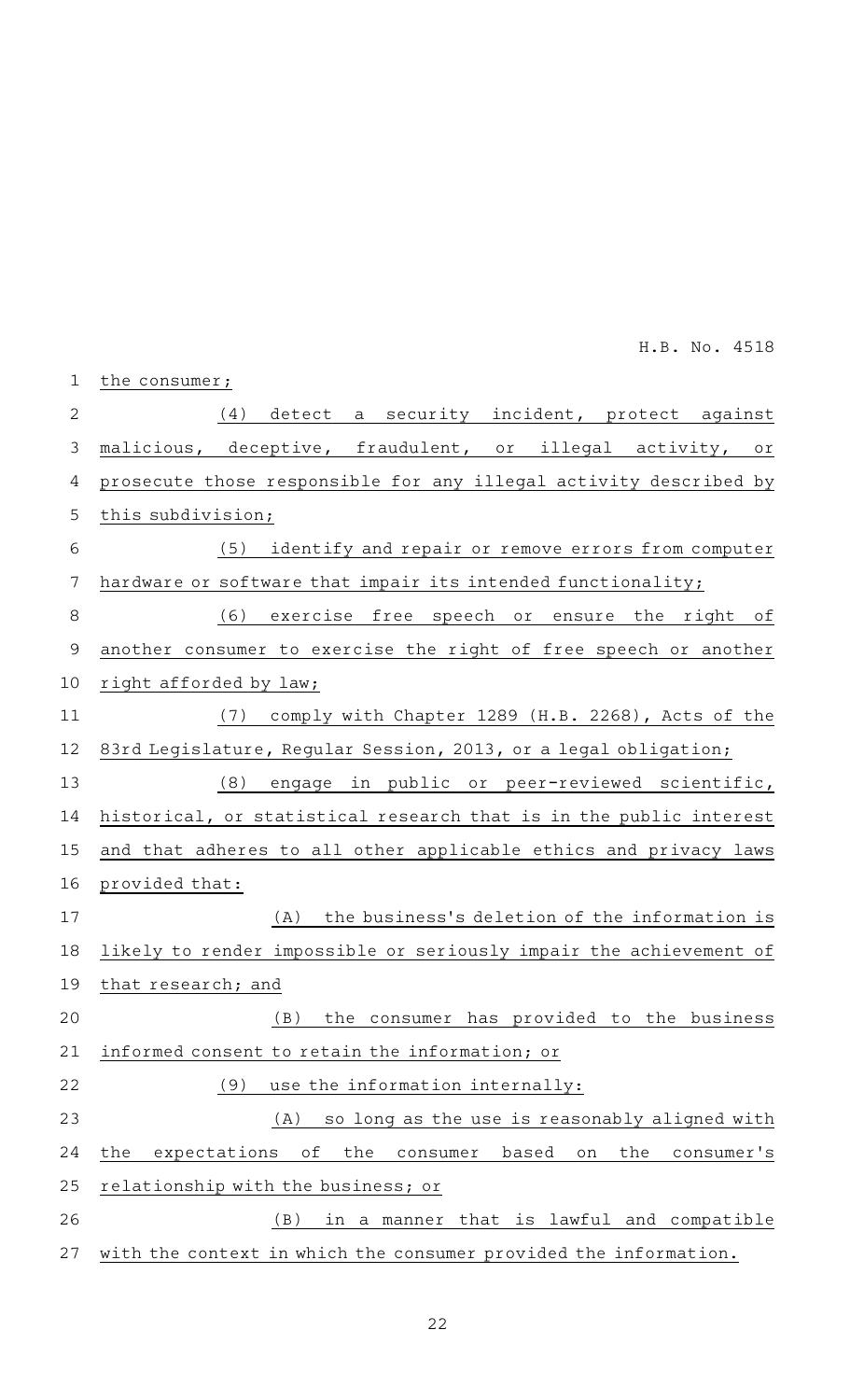Sec. 541.053. RIGHT TO DISCLOSURE OF PERSONAL INFORMATION SOLD OR DISCLOSED. (a) A consumer is entitled to request that a business that sells, or discloses for a business purpose, the consumer 's personal information disclose to the consumer:  $(1)$  the categories of personal information the business collected about the consumer;  $(2)$  the categories of personal information about the consumer the business sold, or disclosed for a business purpose; and  $(3)$  the categories of third parties to whom the personal information was sold or disclosed. (b) To receive the disclosure of information under Subsection (a), a consumer must submit to the business a verifiable consumer request using a method designated by the business under Section 541.103. (c) On receipt of a verifiable consumer request under this section, a business shall disclose to the consumer in the time and manner provided by Section 541.105: (1) each enumerated category of personal information under Section 541.002(12) that the business collected about the consumer during the 12 months preceding the date of the request;  $(2)$  the categories of third parties to whom the business sold the consumer 's personal information during the 12 months preceding the date of the request, by reference to each enumerated category of information under Section 541.002(12) sold to each third party; and (3) the categories of third parties to whom the 1 2 3 4 5 6 7 8 9 10 11 12 13 14 15 16 17 18 19 20 21 22 23 24 25 26 27 H.B. No. 4518

23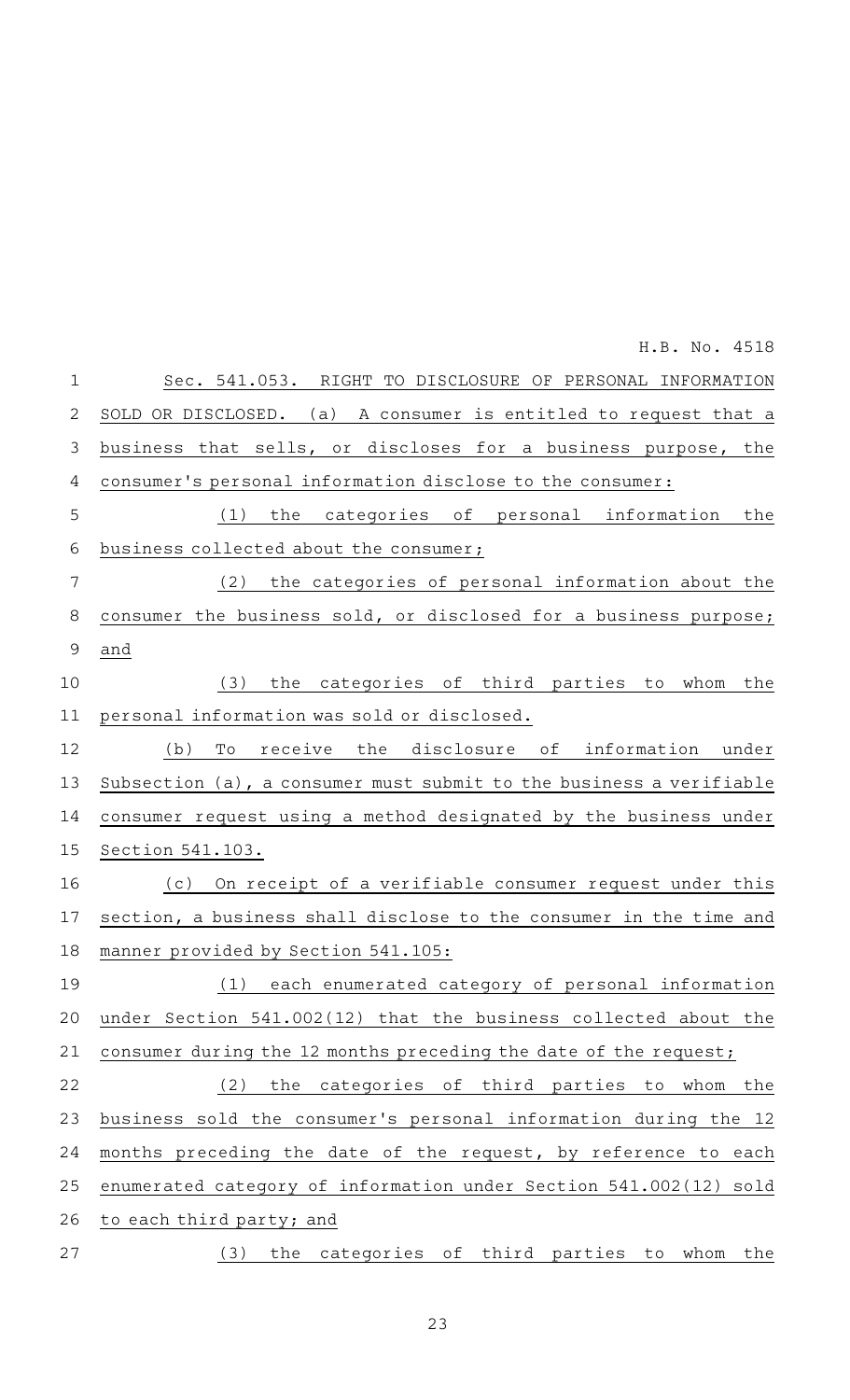business disclosed for a business purpose the consumer 's personal information during the 12 months preceding the date of the request, by reference to each enumerated category of information under Section 541.002(12) disclosed to each third party. (d) A business shall provide the information described by Subsections (c)(2) and (3) in two separate lists. (e) A business that did not sell, or disclose for a business purpose, the consumer 's personal information during the 12 months preceding the date of receiving the consumer 's verifiable consumer request under this section shall disclose that fact to the consumer. Sec. 541.054. RIGHT TO OPT OUT OF SALE OF PERSONAL INFORMATION. (a) A consumer is entitled at any time to opt out of the sale of the consumer 's personal information by a business to third parties by directing the business not to sell the information. A consumer may authorize another person solely to opt out of the sale of the consumer 's personal information on the consumer 's behalf. Except as provided by Subsection (c), a business shall comply with a direction not to sell that is received under this subsection. (b) A business that sells to a third party consumers' personal information shall provide on the business's Internet website 's home page:  $(1)$  notice to consumers that:  $(A)$  the information may be sold; and (B) consumers have the right to opt out of the sale; and 1 2 3 4 5 6 7 8 9 10 11 12 13 14 15 16 17 18 19 20 21 22 23 24 25 26 27

H.B. No. 4518

24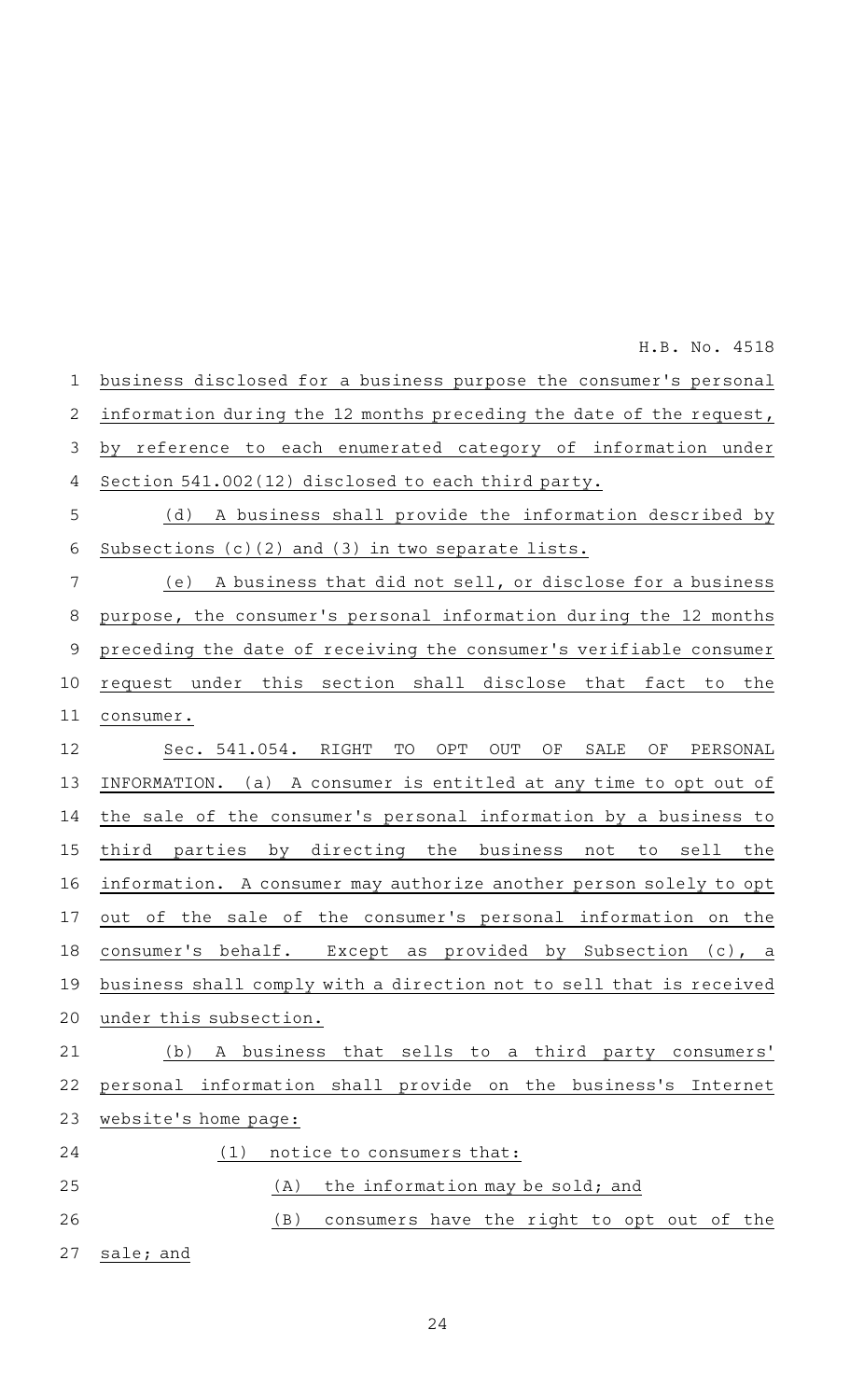| $\mathbf 1$    | (2)<br>a clear and conspicuous link that:                          |
|----------------|--------------------------------------------------------------------|
| $\overline{2}$ | enables a consumer, or a person authorized by<br>(A)               |
| 3              | the consumer, to opt out of the sale of the consumer's personal    |
| 4              | information; and                                                   |
| 5              | titled<br>"DO<br>(B)<br>is<br>NOT<br>SELL<br>MΥ<br>PERSONAL        |
| 6              | INFORMATION."                                                      |
| 7              | (c) A business may not sell to a third party the personal          |
| 8              | information of a consumer who opts out of the sale of that         |
| 9              | information under this section before the first anniversary of the |
| 10             | date the consumer opted out, unless the consumer provides express  |
| 11             | authorization for the business to sell the consumer's personal     |
| 12             | information. After the period prescribed by this subsection        |
| 13             | expires, a business may request that the consumer consent to the   |
| 14             | sale of the consumer's personal information by the business.       |
| 15             | A business may use any personal information collected<br>(d)       |
| 16             | from the consumer in connection with the consumer's opting out     |
| 17             | under this section solely to comply with this section.             |
| 18             | A third party to whom a business has sold the personal<br>(e)      |
| 19             | information of a consumer may not sell the information unless the  |
| 20             | consumer receives explicit notice of the potential sale and is     |
| 21             | provided the opportunity to exercise the right to opt out of the   |
| 22             | sale as provided by this section.                                  |
| 23             | Notwithstanding Subsection (b), a business is not<br>(f)           |
| 24             | required to provide the link required by that subsection on the    |
| 25             | Internet website the business makes available to the public if the |
| 26             | business:                                                          |
| 27             | provides the required link on a separate and<br>(1)                |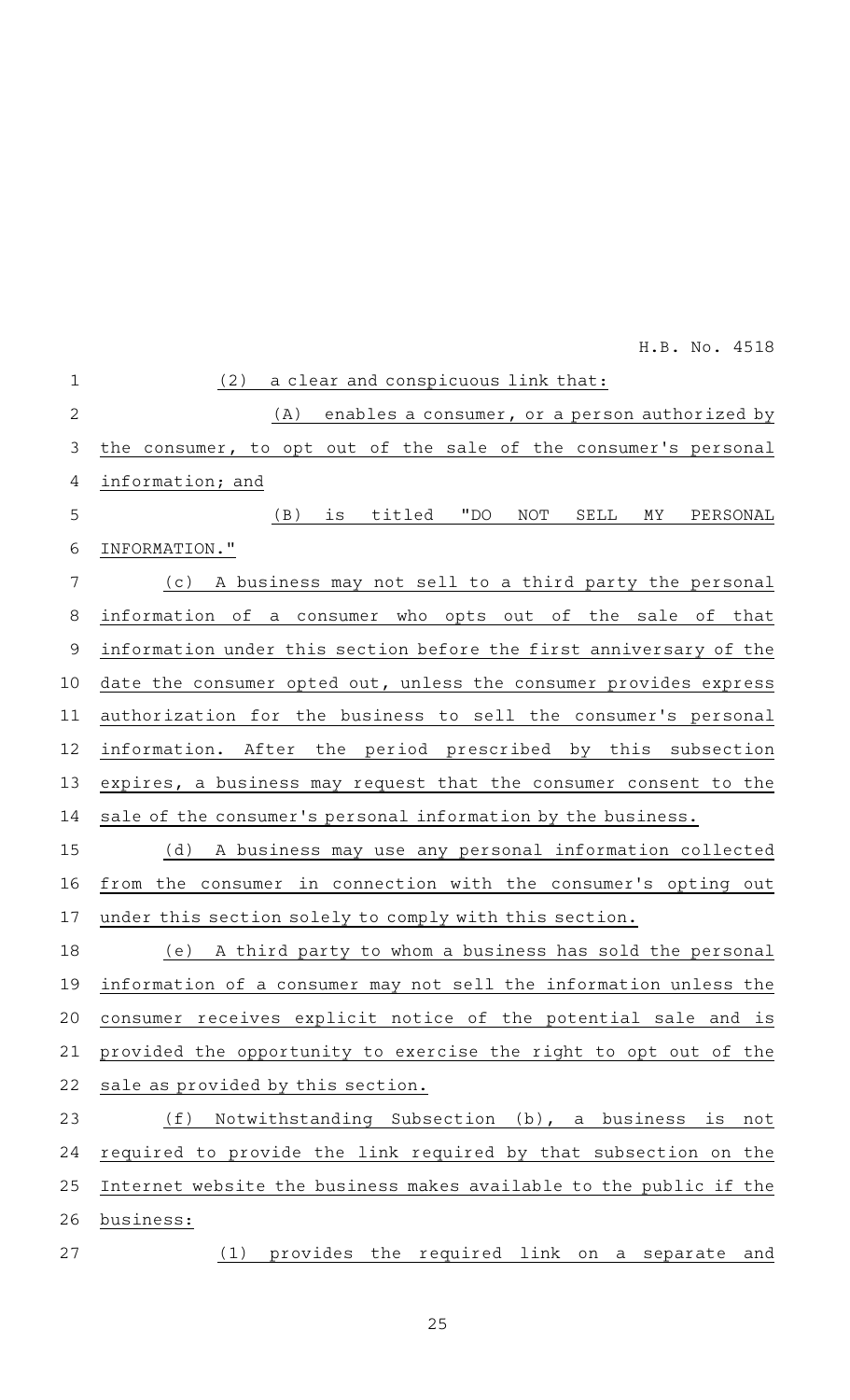additional Internet website that is maintained by the business and dedicated to consumers; and (2) takes reasonable steps to ensure that consumers are directed to the website described by Subdivision (1) instead of the website the business makes available to the public. (g) A business may not require a consumer to create an account with the business to opt out of the sale of the consumer 's personal information. Sec. 541.055. RIGHT TO OPT IN FOR SALE OF PERSONAL INFORMATION OF CERTAIN MINORS. (a) The requirement for consent to sell a consumer's personal information under this section may be referred to as the consumer 's "right to opt in." (b) A business may not sell a consumer's personal information if the business has actual knowledge that the consumer is younger than 16 years of age unless: (1) for a consumer who is at least 13 years of age but younger than 16 years of age, the business receives express authorization to sell the consumer 's personal information from the consumer; or (2) for a consumer who is younger than 13 years of age, the business receives express authorization to sell the consumer 's personal information from the consumer 's parent or legal guardian. (c)AAA business that wilfully disregards the age of a consumer whose personal information the business sells to a third party is considered to have actual knowledge of the consumer 's age. Sec. 541.056. WAIVER OR LIMITATION PROVISION VOID. (a) A provision of a contract or other agreement that purports to waive or 1 2 3 4 5 6 7 8 9 10 11 12 13 14 15 16 17 18 19 20 21 22 23 24 25 26 27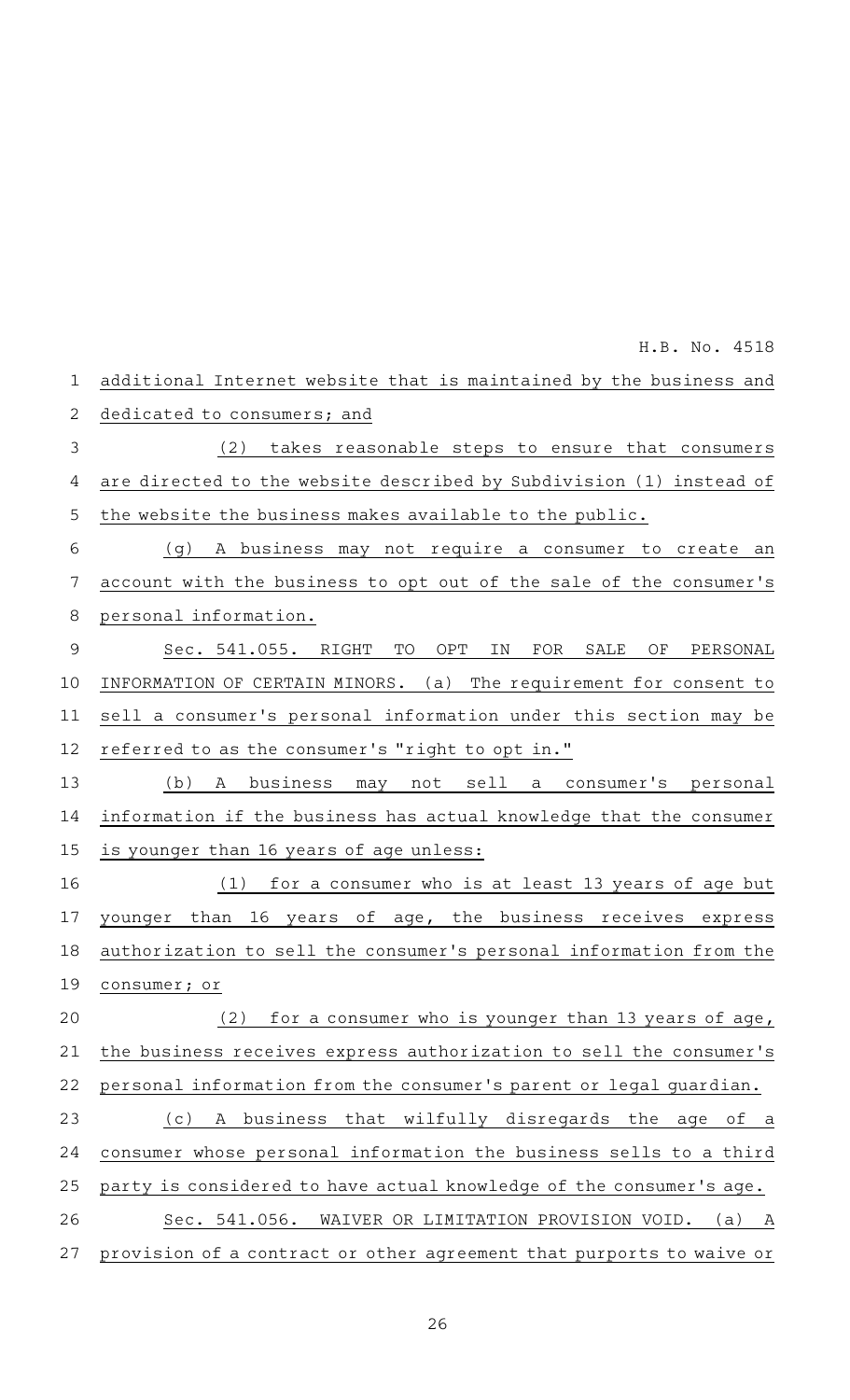limit a right, remedy, or means of enforcement under this chapter is contrary to public policy and is void. (b) This section does not prevent a consumer from: (1) declining to request information from a business; (2) declining to opt out of a business's sale of the consumer 's personal information; or  $(3)$  authorizing a business to sell the consumer's personal information after previously opting out. SUBCHAPTER C. BUSINESS RIGHTS AND OBLIGATIONS Sec. 541.101. NOTIFICATION OF COLLECTION REQUIRED. (a) A business that collects a consumer 's personal information shall, at or before the point of collection, notify the consumer of each category of personal information to be collected and the purposes for which the category of information will be used. (b) A business may not collect an additional category of personal information or use personal information collected for an additional purpose unless the business provides notice to the consumer of the additional category or purpose in accordance with Subsection (a). (c) If a third party that assumes control of all or part of a business as described by Section 541.003(d)(2)(C) materially alters the practices of the business in how personal information is used or shared, and the practices are materially inconsistent with a notice provided to a consumer under Subsection (a) or (b), the third party must notify the consumer of the third party's new or changed practices before the third party uses or shares the personal information in a conspicuous manner that allows the 1 2 3 4 5 6 7 8 9 10 11 12 13 14 15 16 17 18 19 20 21 22 23 24 25 26 27

H.B. No. 4518

27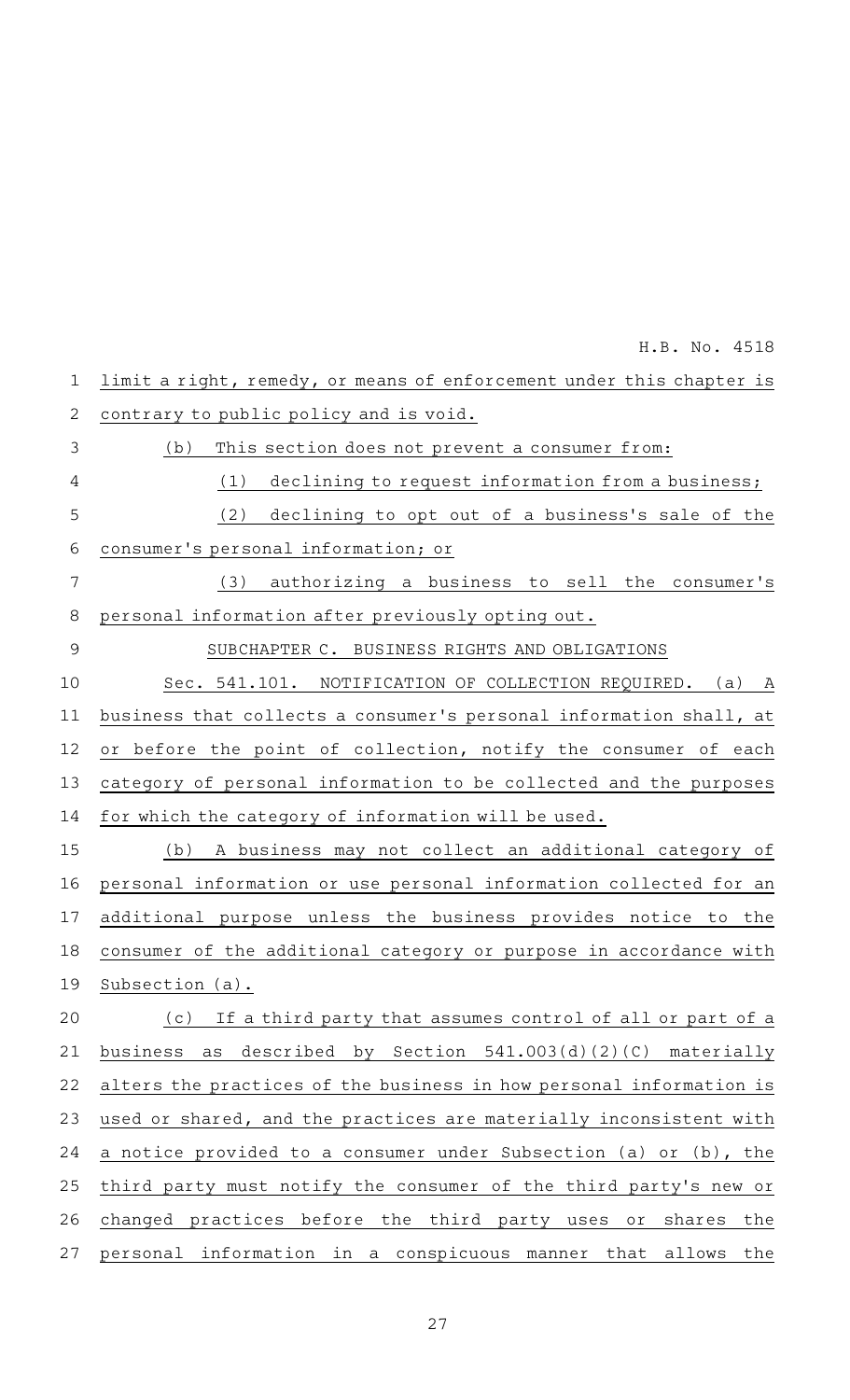| 1           | consumer to easily exercise a right provided under this chapter.    |
|-------------|---------------------------------------------------------------------|
| 2           | (d) Subsection (c) does not authorize a business to make a          |
| 3           | material, retroactive change or other change to a business's        |
| 4           | privacy policy in a manner that would be a deceptive trade practice |
| 5           | actionable under Subchapter E, Chapter 17.                          |
| 6           | Sec. 541.102. ONLINE PRIVACY POLICY OR POLICY NOTICE. (a)           |
| 7           | A business that collects, sells, or for a business purpose          |
| 8           | discloses a consumer's personal information shall disclose the      |
| $\mathsf 9$ | following information in the business's online privacy policy or    |
| 10          | other notice of the business's policies:                            |
| 11          | (1) a description of a consumer's rights under                      |
| 12          | Sections 541.051, 541.053, and 541.107 and designated methods for   |
| 13          | submitting a verifiable consumer request for information under this |
| 14          | $ch$ apter;                                                         |
| 15          | (2)<br>for a business that collects personal information            |
| 16          | about consumers, a description of the consumer's right to request   |
| 17          | the deletion of the consumer's personal information;                |
| 18          | (3) separate lists containing the categories of                     |
| 19          | consumers' personal information described by Section 541.002(12)    |
| 20          | that, during the 12 months preceding the date the business updated  |
| 21          | the information as required by Subsection (b), the business:        |
| 22          | collected;<br>(A)                                                   |
| 23          | sold, if applicable; or<br>(B)                                      |
| 24          | (C)<br>disclosed<br>for<br>business<br>if<br>a<br>purpose,          |
| 25          | applicable;                                                         |
| 26          | from<br>categories<br>which<br>the<br>(4)<br>the<br>оf<br>sources   |
| 27          | information under Subdivision (3) is collected;                     |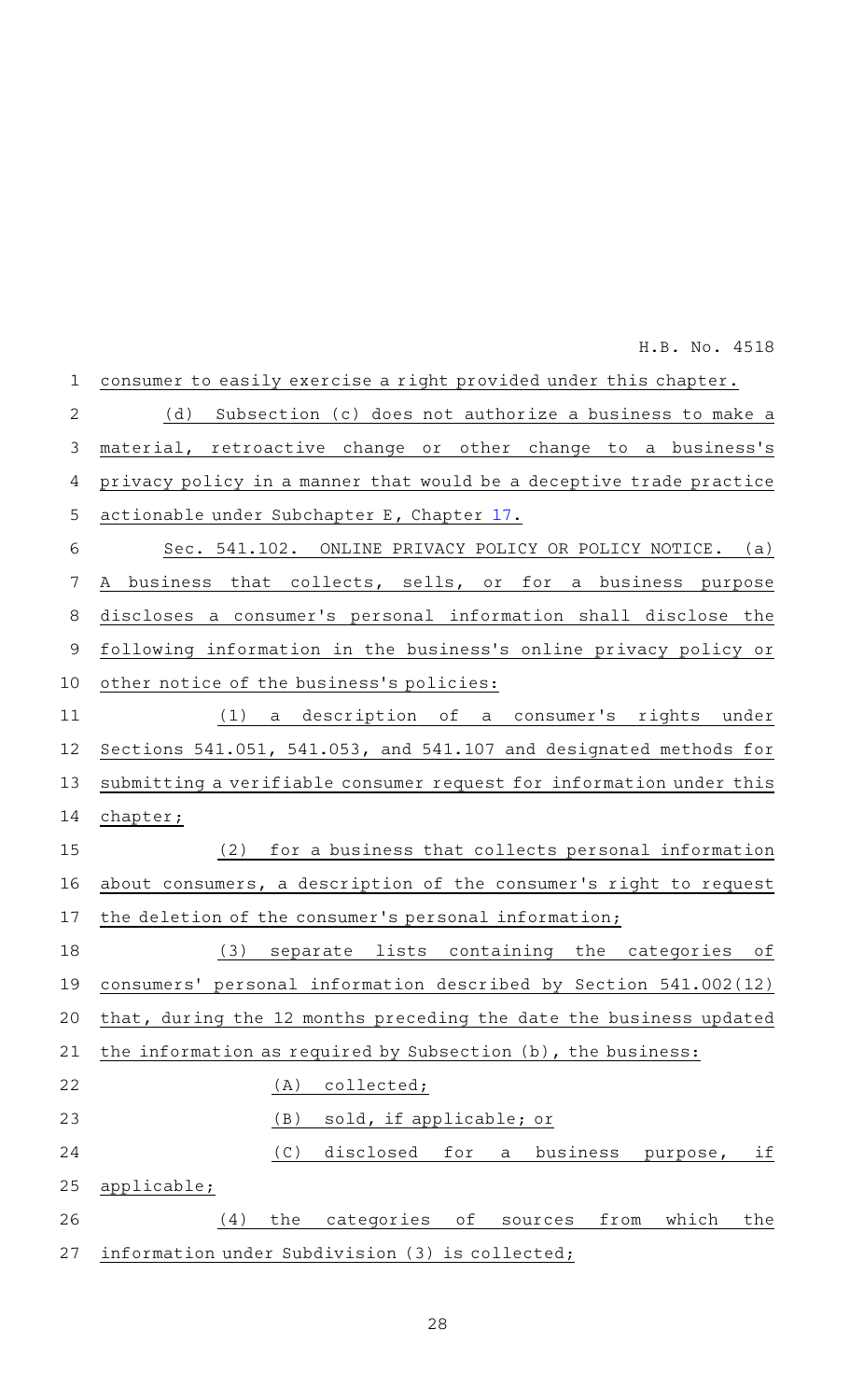|                | H.B. No. 4518                                                                        |
|----------------|--------------------------------------------------------------------------------------|
| $\mathbf 1$    | (5)<br>the business or commercial purposes for collecting                            |
| $\overline{2}$ | personal information;                                                                |
| 3              | if the business does not sell consumers' personal<br>(6)                             |
| 4              | disclose the information for<br>information<br>business<br>or<br>a<br>$\circ$ r $\,$ |
| 5              | commercial purpose, a statement of that fact;                                        |
| 6              | the categories of third parties to whom<br>(7)<br>the                                |
| 7              | business sells or discloses personal information;                                    |
| 8              | (8) if<br>the business sells consumers' personal                                     |
| $\mathcal{G}$  | information, the Internet link required by Section 541.054(b); and                   |
| 10             | if applicable, the financial incentives offered to<br>(9)                            |
| 11             | consumers under Section 541.108.                                                     |
| 12             | If a business described by Subsection (a) does not have<br>(b)                       |
| 13             | online privacy policy or other notice of the business's<br>an                        |
| 14             | policies, the business shall make the information required under                     |
| 15             | Subsection (a) available to consumers on the business's Internet                     |
| 16             | website or another website the business maintains that is dedicated                  |
| 17             | to consumers in this state.                                                          |
| 18             | A business must update the information required by<br>(c)                            |
| 19             | Subsection (a) at least once each year.                                              |
| 20             | METHODS<br>TO<br>VERIFIABLE<br>CONSUMER<br>Sec. 541.103.<br>SUBMIT                   |
| 21             | A business shall designate and make available to<br>REQUEST.<br>(a)                  |
| 22             | consumers, in a form that is reasonably accessible, at least two                     |
| 23             | submitting a<br>methods<br>for<br>verifiable<br>consumer<br>request<br>for           |
| 24             | information required to be disclosed or deleted under Subchapter B.                  |
| 25             | The methods must include, at a minimum:                                              |
| 26             | a toll-free telephone number that a consumer may<br>(1)                              |
| 27             | call to submit the request; and                                                      |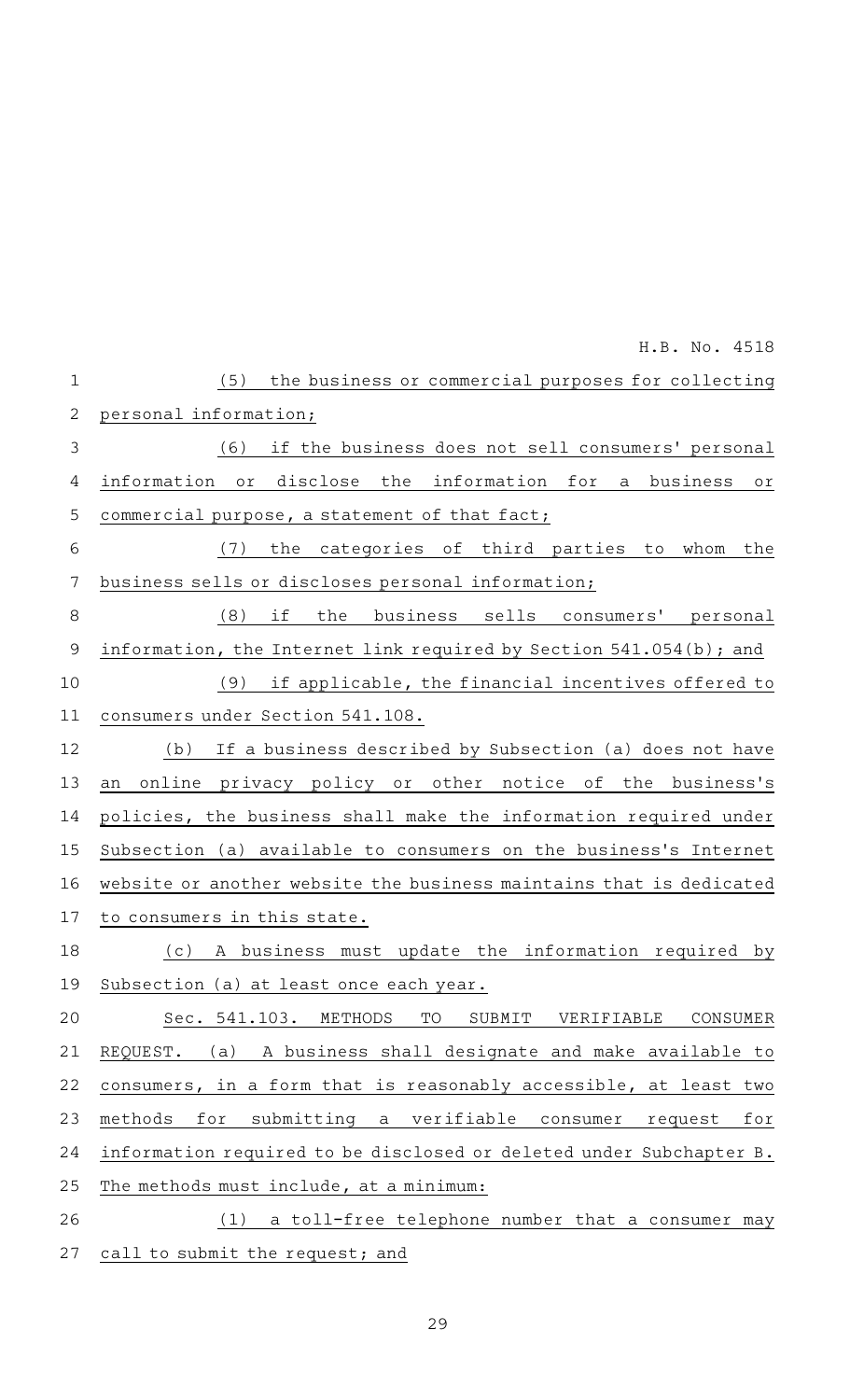|                | H.B. No. 4518                                                         |
|----------------|-----------------------------------------------------------------------|
| $\mathbf 1$    | the business's Internet website at which the<br>(2)                   |
| $\overline{2}$ | consumer may submit the request, if the business maintains an         |
| 3              | Internet website.                                                     |
| 4              | The methods designated under Subsection (a) may also<br>(b)           |
| 5              | include:                                                              |
| 6              | (1)<br>a mailing address;                                             |
| 7              | (2)<br>an electronic mail address;                                    |
| 8              | (3)<br>another Internet web page or portal;                           |
| $\overline{9}$ | (4)<br>other contact information; or                                  |
| 10             | (5)<br>any consumer-friendly method approved by<br>the                |
| 11             | attorney general under Section 541.009.                               |
| 12             | A business may not require a consumer to create an<br>(c)             |
| 13             | account with the business to submit a verifiable consumer request.    |
| 14             | Sec. 541.104. VERIFICATION OF CONSUMER REQUEST.<br>(a)<br>$\mathbb A$ |
| 15             | business that receives a consumer request under Section 541.051 or    |
| 16             | 541.053 shall promptly take steps to reasonably verify,<br>in         |
| 17             | accordance with rules adopted under Section 541.009, that:            |
| 18             | the consumer who is the subject of the request is a<br>(1)            |
| 19             | consumer about whom the business has collected, sold, or for a        |
| 20             | business purpose disclosed personal information; and                  |
| 21             | (2)<br>the request is made by:                                        |
| 22             | (A)<br>the consumer;                                                  |
| 23             | a consumer on behalf of the consumer's minor<br>(B)                   |
| 24             | child; or                                                             |
| 25             | a person authorized to act on the consumer's<br>(C)                   |
| 26             | behalf.                                                               |
| 27             | A business may use any personal information collected<br>(b)          |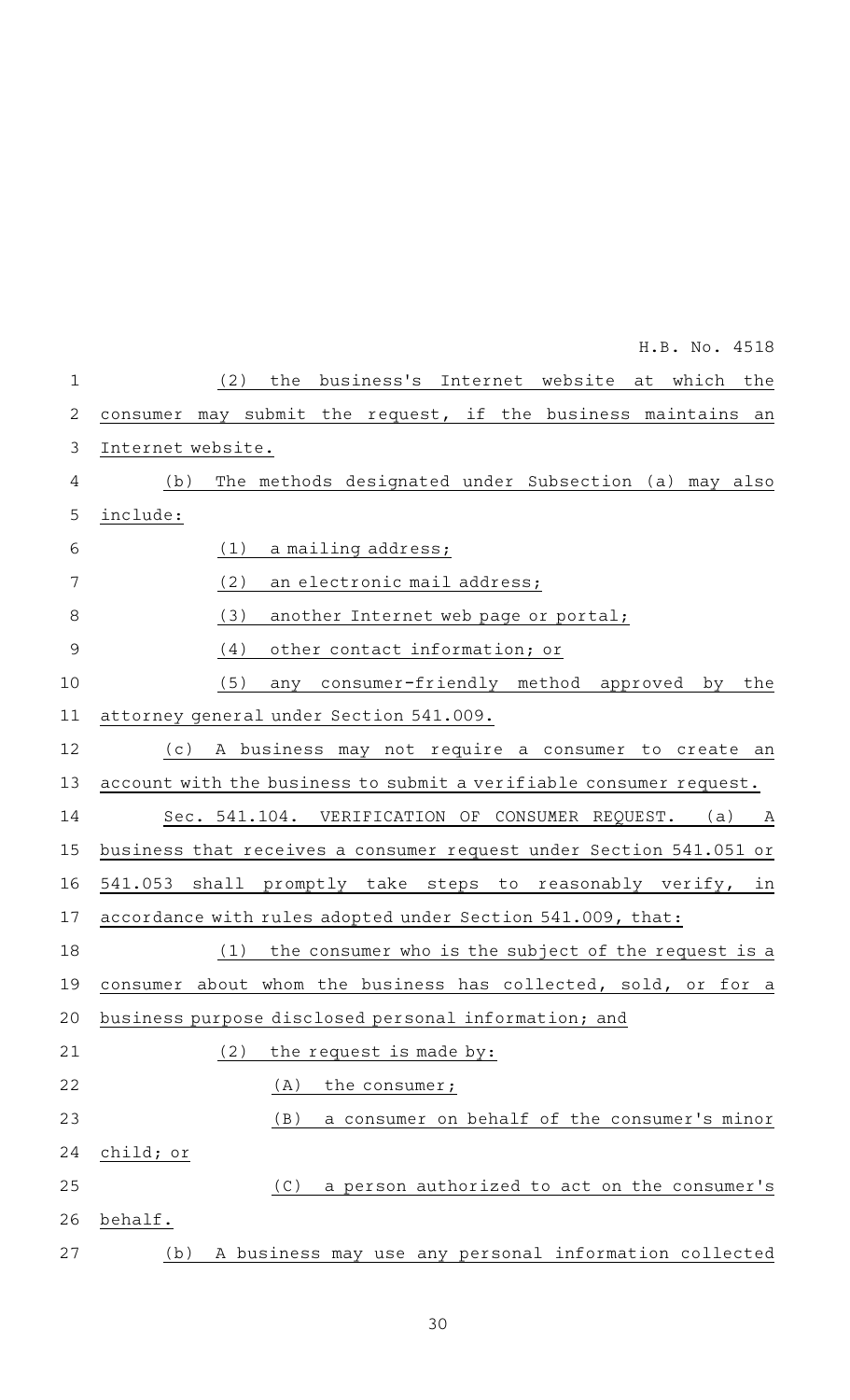from the consumer in connection with the business 's verification of a request under this section solely to verify the request. (c) A business that is unable to verify a consumer request under this section is not required to comply with the request. Sec. 541.105. DISCLOSURE REQUIREMENTS. (a) Not later than 1 2 3 4 5

the 45th day after the date a business receives a verifiable consumer request under Section 541.051 or 541.053, the business shall disclose free of charge to the consumer the information required to be disclosed under those sections. 6 7 8 9

(b) A business may extend the time in which to comply with Subsection (a) once by an additional 45 days if reasonably necessary or by an additional 90 days after taking into account the number and complexity of verifiable consumer requests received by the business. A business that extends the time in which to comply with Subsection (a) shall notify the consumer of the extension and reason for the delay within the period prescribed by that subsection. 10 11 12 13 14 15 16 17

(c) The disclosure required by Subsection (a) must: (1) cover personal information collected, sold, or disclosed for a business purpose, as applicable, during the 12 months preceding the date the business receives the request; and (2) be made in writing and delivered to the consumer:  $(A)$  by mail or electronically, at the consumer's option, if the consumer does not have an account with the business; or (B) through the consumer's account with the business. 18 19 20 21 22 23 24 25 26 27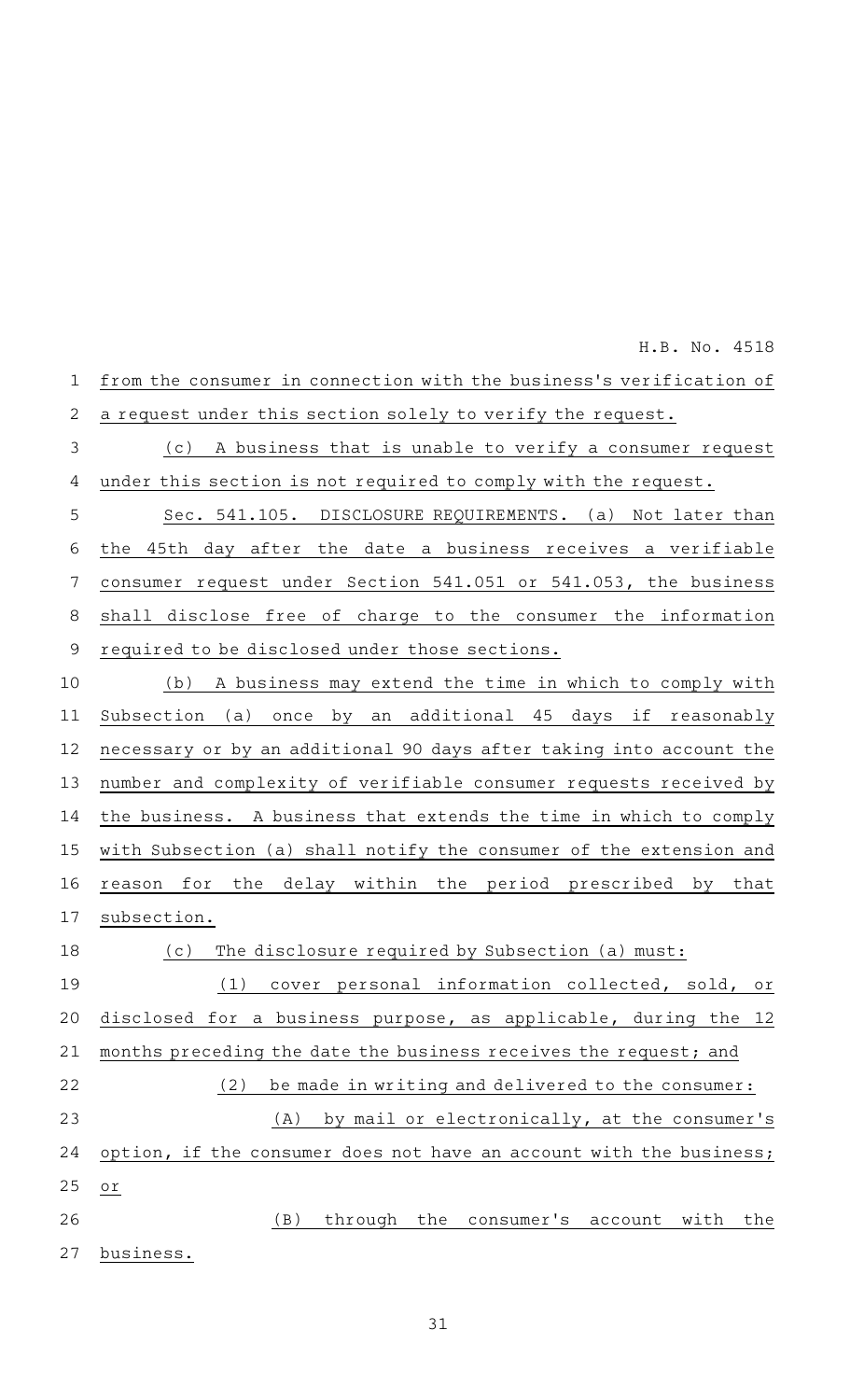| $\mathbf 1$    | An electronic disclosure under Subsection (c) must be in<br>(d)                  |
|----------------|----------------------------------------------------------------------------------|
| $\overline{2}$ | readily accessible format that allows<br>the<br>a<br>consumer<br>to              |
| 3              | electronically transmit the information to another<br>person<br>оr               |
| 4              | entity.                                                                          |
| 5              | (e)<br>A business is not required to make the disclosure                         |
| 6              | required by Subsection (a) to the same consumer more than twice in a             |
| 7              | 12-month period.                                                                 |
| 8              | (f)<br>Notwithstanding Subsection (a), if a consumer's                           |
| $\overline{9}$ | verifiable consumer request is manifestly baseless or excessive, in              |
| 10             | particular because of repetitiveness, a business may charge a                    |
| 11             | reasonable fee after taking into account the administrative costs                |
| 12             | of compliance or refusal to comply with the request. The business                |
| 13             | has the burden of demonstrating that a request is manifestly                     |
| 14             | baseless or excessive.                                                           |
| 15             | A business that does not comply with a consumer's<br>( q )                       |
| 16             | verifiable consumer request under Subsection (a) shall notify the                |
| 17             | consumer, within the time the business is required to respond to a               |
| 18             | request under this section, of the reasons for the refusal and the               |
|                | 19 rights the consumer may have to appeal that decision.                         |
| 20             | (a)<br>A business<br>Sec. 541.106.<br>DEIDENTIFIED INFORMATION.                  |
| 21             | that uses deidentified information may not reidentify or attempt to              |
| 22             | reidentify<br>is<br>the<br>subject<br>оf<br>deidentified<br>who<br>consumer<br>a |
| 23             | information<br>without<br>obtaining<br>the<br>consumer's<br>consent<br>Оľ        |
| 24             | authorization.                                                                   |
| 25             | deidentified information shall<br>(b)<br>business that uses<br>Α                 |
| 26             | implement:                                                                       |
| 27             | technical safequards and business<br>(1)<br>processes<br>to                      |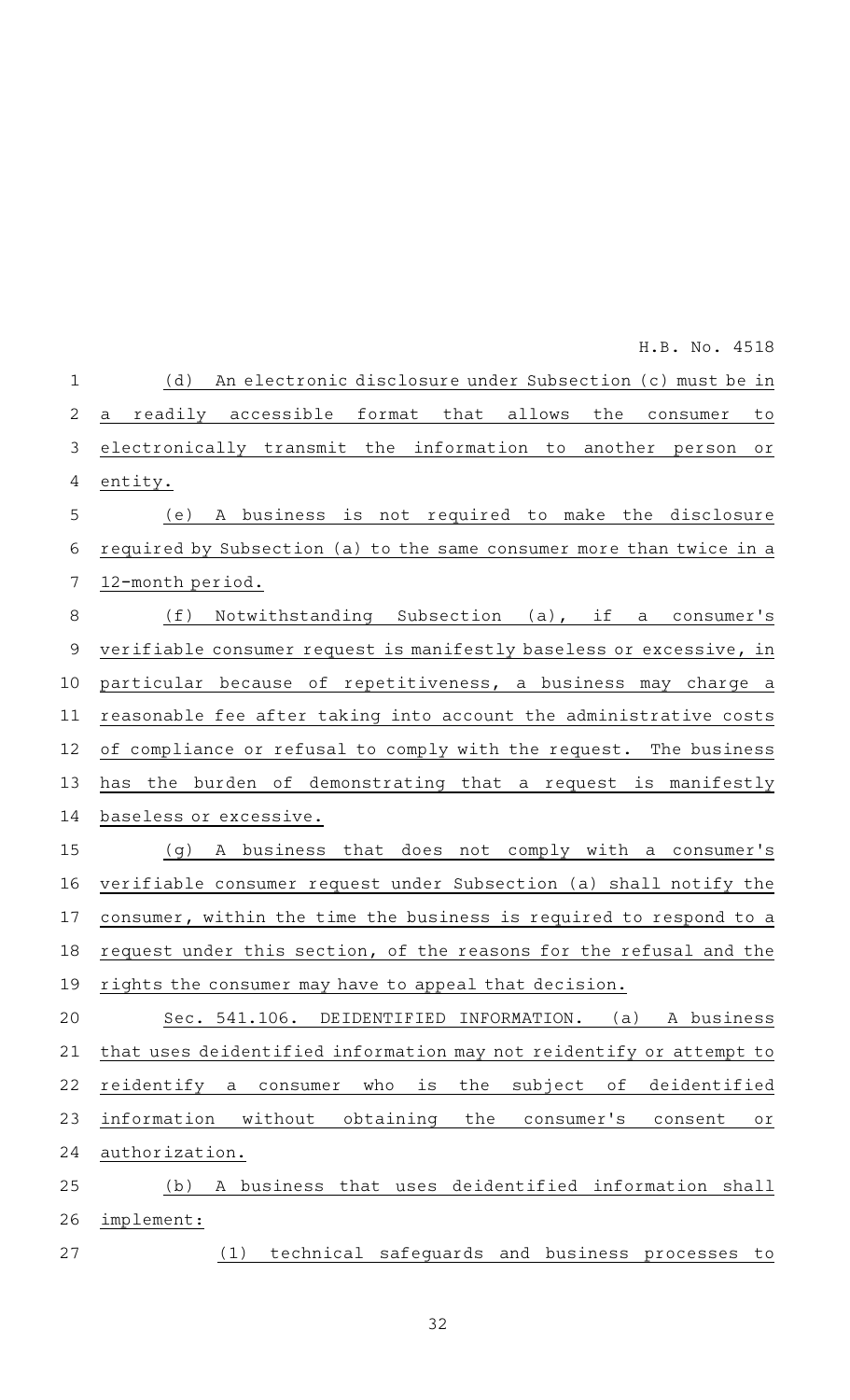prohibit reidentification of the consumer to whom the information may pertain; and (2) business processes to prevent inadvertent release of deidentified information. (c) This chapter may not be construed to require a business to reidentify or otherwise link information that is not maintained in a manner that would be considered personal information. Sec. 541.107. DISCRIMINATION PROHIBITED. (a) A business may not discriminate against a consumer because the consumer exercised a right under this chapter, including by:  $(1)$  denying a good or service to the consumer; (2) charging the consumer a different price or rate for a good or service, including denying the use of a discount or other benefit or imposing a penalty; (3) providing a different level or quality of a good or service to the consumer; or (4) suggesting that the consumer will be charged a different price or rate for, or provided a different level or quality of, a good or service. (b) This section does not prohibit a business from offering or charging a consumer a different price or rate for a good or service, or offering or providing to the consumer a different level or quality of a good or service, if the difference is reasonably related to the value provided to the consumer by the consumer 's data. Sec. 541.108. FINANCIAL INCENTIVES. (a) Subject to Subsection (b), a business may offer a financial incentive to a 1 2 3 4 5 6 7 8 9 10 11 12 13 14 15 16 17 18 19 20 21 22 23 24 25 26 27 H.B. No. 4518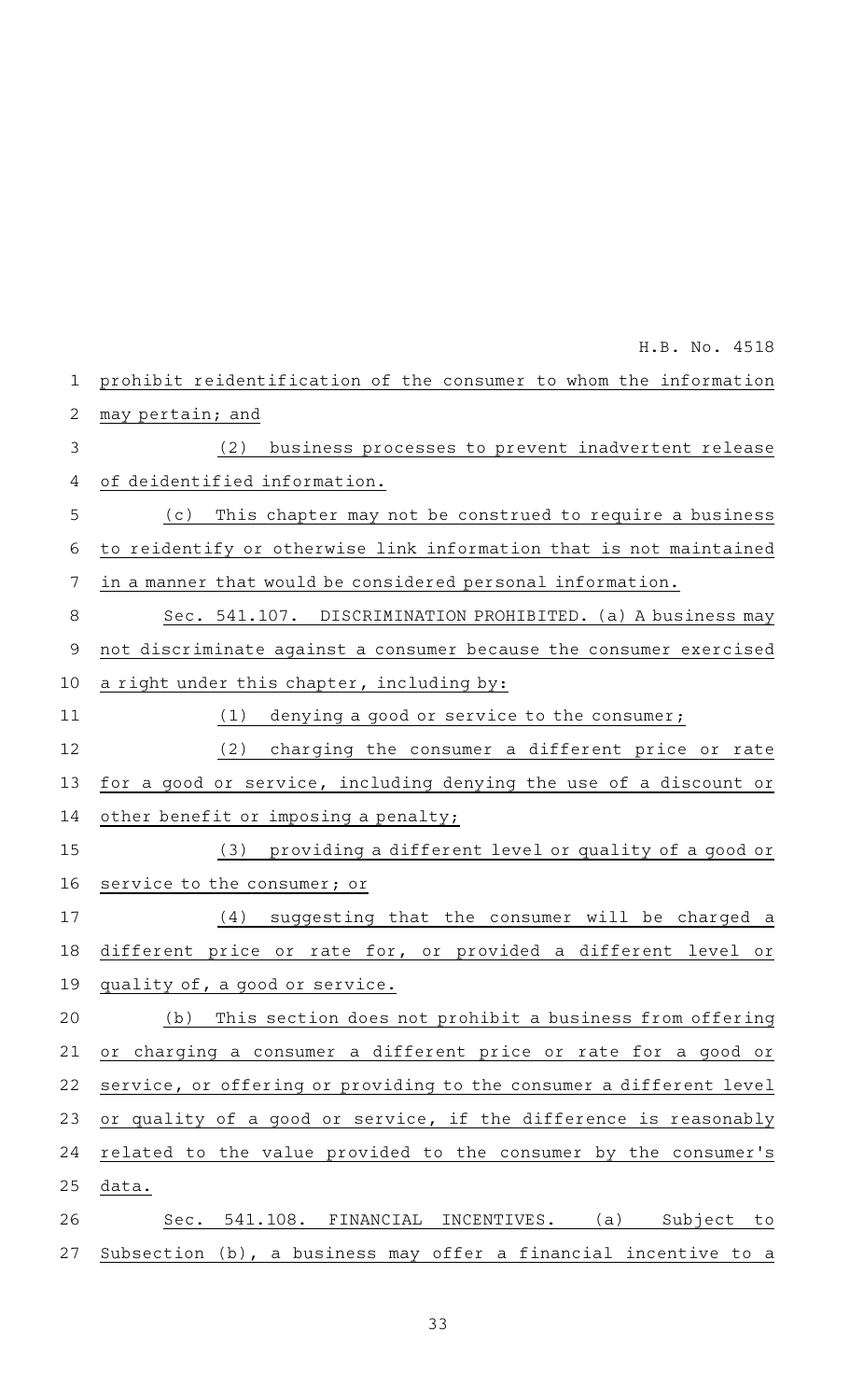consumer, including a payment as compensation, for the collection, sale, or disclosure of the consumer 's personal information. (b)AAA business may enroll a customer in a financial incentive program only if the business provides to the consumer a clear description of the material terms of the program and obtains the consumer 's prior opt-in consent, which:  $(1)$  contains a clear description of those material terms; and  $(2)$  may be revoked by the consumer at any time. (c)AAA business may not use financial incentive practices that are unjust, unreasonable, coercive, or usurious in nature. Sec. 541.109. CERTAIN ACTIONS TO AVOID REQUIREMENTS PROHIBITED. (a) A business may not divide a single transaction into more than one transaction with the intent to avoid the requirements of this chapter. (b) For purposes of this chapter, two or more substantially similar or related transactions are considered a single transaction if the transactions:  $(1)$  are entered into contemporaneously; and (2) have at least one common party. (c) A court shall disregard any intermediate transactions conducted by a business with the intent to avoid the requirements of this chapter, including the disclosure of information by a business to a third party to avoid complying with the requirements under this chapter applicable to a sale of the information. Sec. 541.110. INFORMATION REQUIRED. A business shall ensure that each person responsible for handling consumer inquiries 1 2 3 4 5 6 7 8 9 10 11 12 13 14 15 16 17 18 19 20 21 22 23 24 25 26 27 H.B. No. 4518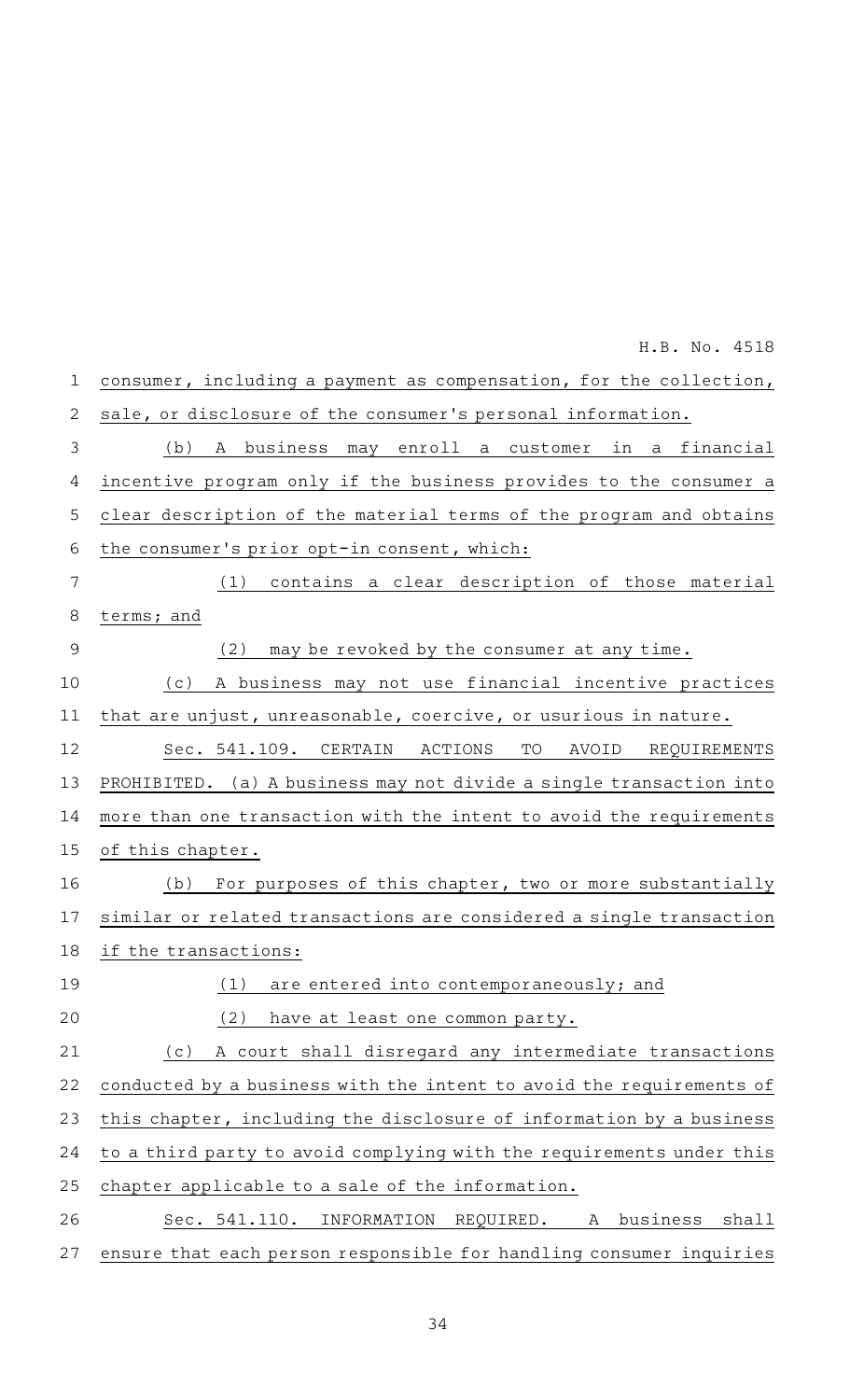| $\mathbf 1$    | about the business's privacy practices or compliance with this       |
|----------------|----------------------------------------------------------------------|
| $\mathbf{2}$   | chapter is informed of the requirements of this chapter and of how   |
| $\mathfrak{Z}$ | to direct a consumer in exercising any of the rights to which a      |
| 4              | consumer is entitled under this chapter.                             |
| 5              | SUBCHAPTER D. REMEDIES                                               |
| 6              | Sec. 541.151. CIVIL PENALTY; INJUNCTION. (a) A person who            |
| 7              | violates this chapter is liable to this state for a civil penalty in |
| $\,8\,$        | an amount not to exceed:                                             |
| $\mathcal{G}$  | $(1)$ \$2,500 for each violation; or                                 |
| 10             | (2) \$7,500 for each violation, if the violation is                  |
| 11             | intentional.                                                         |
| 12             | If it appears to the attorney general that a person is<br>(b)        |
| 13             | engaging in, has engaged in, or is about to engage in conduct that   |
| 14             | violates this chapter, the attorney general may give notice to the   |
| 15             | person of the alleged violation. If the person fails to cure the     |
| 16             | alleged violation before the 30th day after the date notice is       |
| 17             | given, the attorney general may bring an action in the name of the   |
| 18             | state against the person to restrain the violation by a temporary    |
| 19             | restraining order or by a permanent or temporary injunction or to    |
| 20             | recover the civil penalty imposed under this section, or both.       |
| 21             | The attorney general is entitled to recover reasonable<br>(c)        |
| 22             | expenses, including reasonable attorney's fees, court costs, and     |
| 23             | investigatory costs, incurred in obtaining injunctive relief or      |
| 24             | civil penalties, or both, under this section. Amounts collected      |
| 25             | under this section shall be deposited in a dedicated account in the  |
| 26             | general revenue fund and may be appropriated only for the purposes   |
| 27             | of the administration and enforcement of this chapter.               |

35